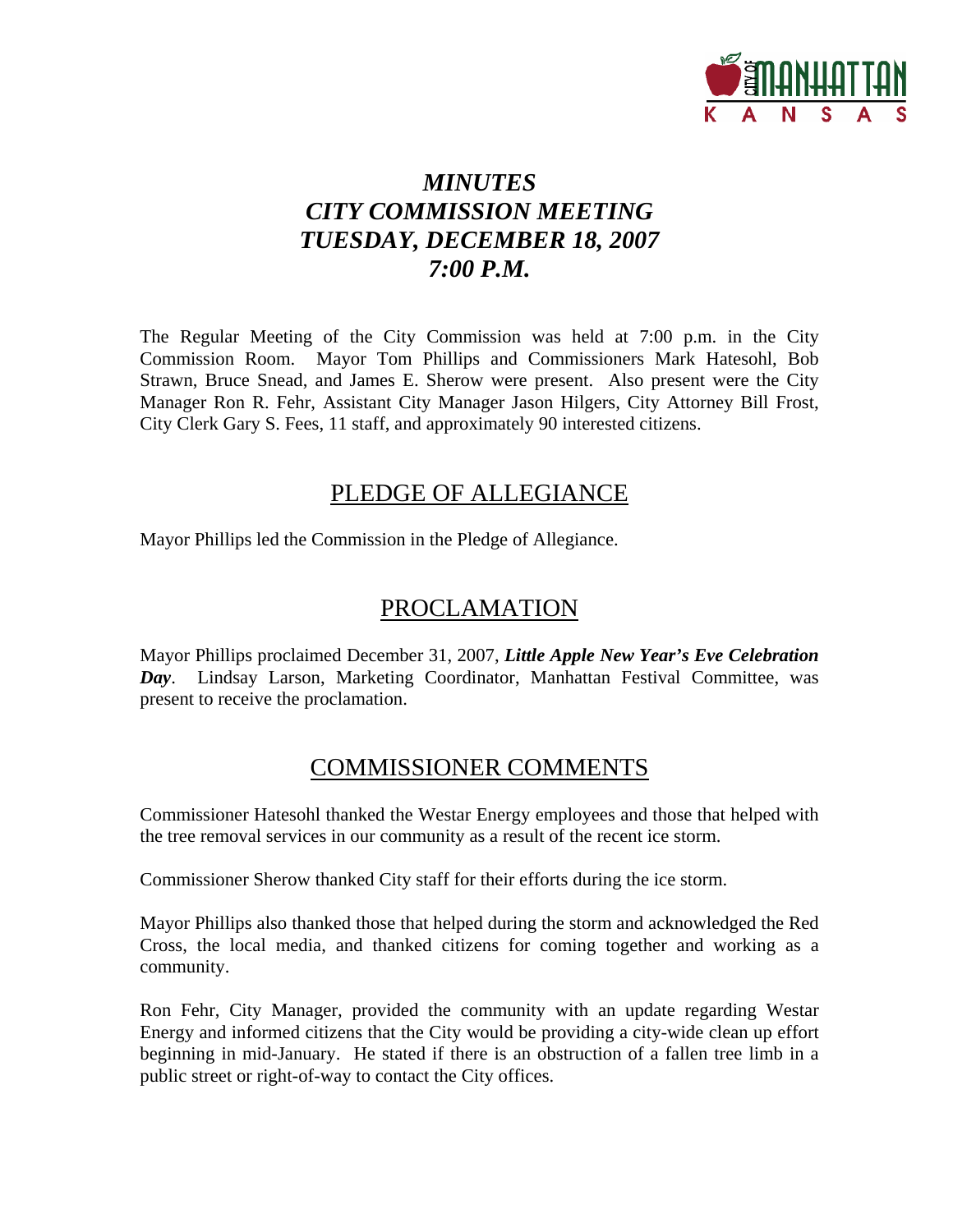## CONSENT AGENDA

(\* denotes those items discussed)

#### **MINUTES**

The Commission approved the minutes of the Regular City Commission Meeting held Tuesday, December 4, 2007.

#### **CLAIMS REGISTER NO. 2565**

The Commission approved Claims Register No. 2565 authorizing and approving the payment of claims from November 28, 2007, to December 11, 2007, in the amount of \$1,504,735.12.

#### **LICENSES - RENEWALS**

The Commission approved applications for 2008 Cereal Malt Beverage, Tree Maintenance, and Merchant Guard Agency licenses.

### **ORDINANCE NO. 6679 – VACATE RIGHT-OF-WAY – SOUTH 17TH STREET**

The Commission approved Ordinance No. 6679 vacating a portion of South  $17<sup>th</sup>$ Street right-of-way adjacent to 523 South  $17<sup>th</sup>$  Street.

#### **ORDINANCE NO. 6680 – FRANCHISE – KANSAS STATE UNIVERSITY CABLE**

The Commission approved Ordinance No. 6680 amending the Code of Ordinances to renew the terms of the franchise with KSU Cable for a period of five years.

#### **ORDINANCE NO. 6681 – AMEND – CEMETERY FEES**

The Commission approved Ordinance No. 6681 amending Sections 9-18, 9-23, and 9-28 of the Code of Ordinances providing for fees and charges of cemeteries owned by the City of Manhattan.

#### **RESOLUTION NO. 121807-A – CITY BOUNDARY**

The Commission approved Resolution No. 121807-A establishing and defining the boundaries of the City of Manhattan, Kansas, as of December 18, 2007.

### **\* RESOLUTION NO. 121807-B - PETITION – 1600 BLOCK ALLEY (HOUSTON STREET TO PIERRE STREET) (ST0801)**

Ron Fehr, City Manager, responded to questions from the Commission regarding the petition and provided additional information on the item.

The Commission found the petition sufficient and approved Resolution No. 121807-B making findings and authorizing construction for the 1600 block alley between Houston Street and Pierre Street.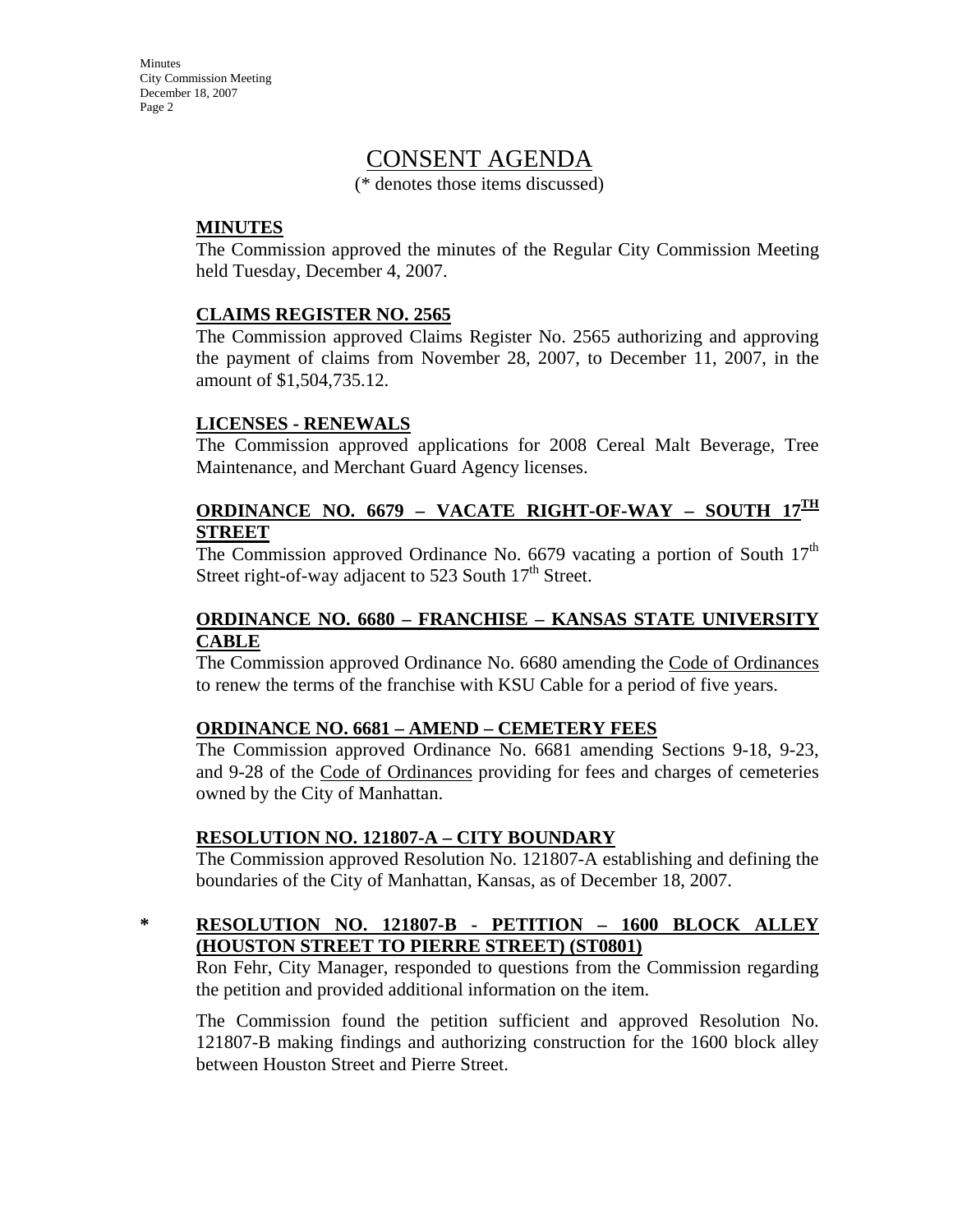### **RESOLUTION NO. 121807-C - REVISED PETITION – SCENIC MEADOWS – SANITARY SEWER IMPROVEMENTS (SS0702)**

The Commission found the revised petition sufficient and approved Resolution No. 121807-C rescinding Resolution No. 022007–D and finding the project advisable and authorizing construction for Scenic Meadows Sanitary Sewer Improvements (SS0702).

## **RESOLUTION NO. 121807-D - REVISED PETITION – SCENIC MEADOWS – SANITARY SEWER LIFT STATION (ST0703)**

The Commission found the revised petition sufficient and approved Resolution No. 121807-D rescinding Resolution No. 022007–E and finding the project advisable and authorizing construction for Scenic Meadows Sanitary Sewer Lift Station (SS0703).

### **RESOLUTION NO. 121807-E - REVISED PETITION – SCENIC MEADOWS - WATER IMPROVEMENTS (WA0702)**

The Commission found the revised petition sufficient and approved Resolution No. 121807- E rescinding Resolution No. 070307-A and finding the project advisable and authorizing construction for Scenic Meadows Water Improvements (WA0702).

## **RESOLUTION NO. 121807-F - REVISED PETITION – SCENIC MEADOWS – STREET IMPROVEMENTS (ST0701)**

\* Ron Fehr, City Manager, provided additional information on the item.

 The Commission found the revised petition sufficient and approved Resolution No. 121807-F rescinding Resolution No. 022007–G and finding the project advisable and authorizing construction for Scenic Meadows Street Improvements (ST0701).

### **RESOLUTION NO. 121807-G – PURCHASE – HERITAGE SQUARE SOUTH PROJECT – SANITARY SEWER IMPROVEMENTS (SS0612)**

The Commission found the petition sufficient and approved Resolution No. 121807-G making findings and authorizing the purchase of Heritage Square South Sanitary Sewer Improvements (SS0612).

## **RESOLUTION NO. 121807-H – PURCHASE – HERITAGE SQUARE SOUTH PROJECT - WATER IMPROVEMENTS (WA0613)**

The Commission found the petition sufficient and approved Resolution No. 121807-H making findings and authorizing the purchase of Heritage Square South Water Improvements (WA0613).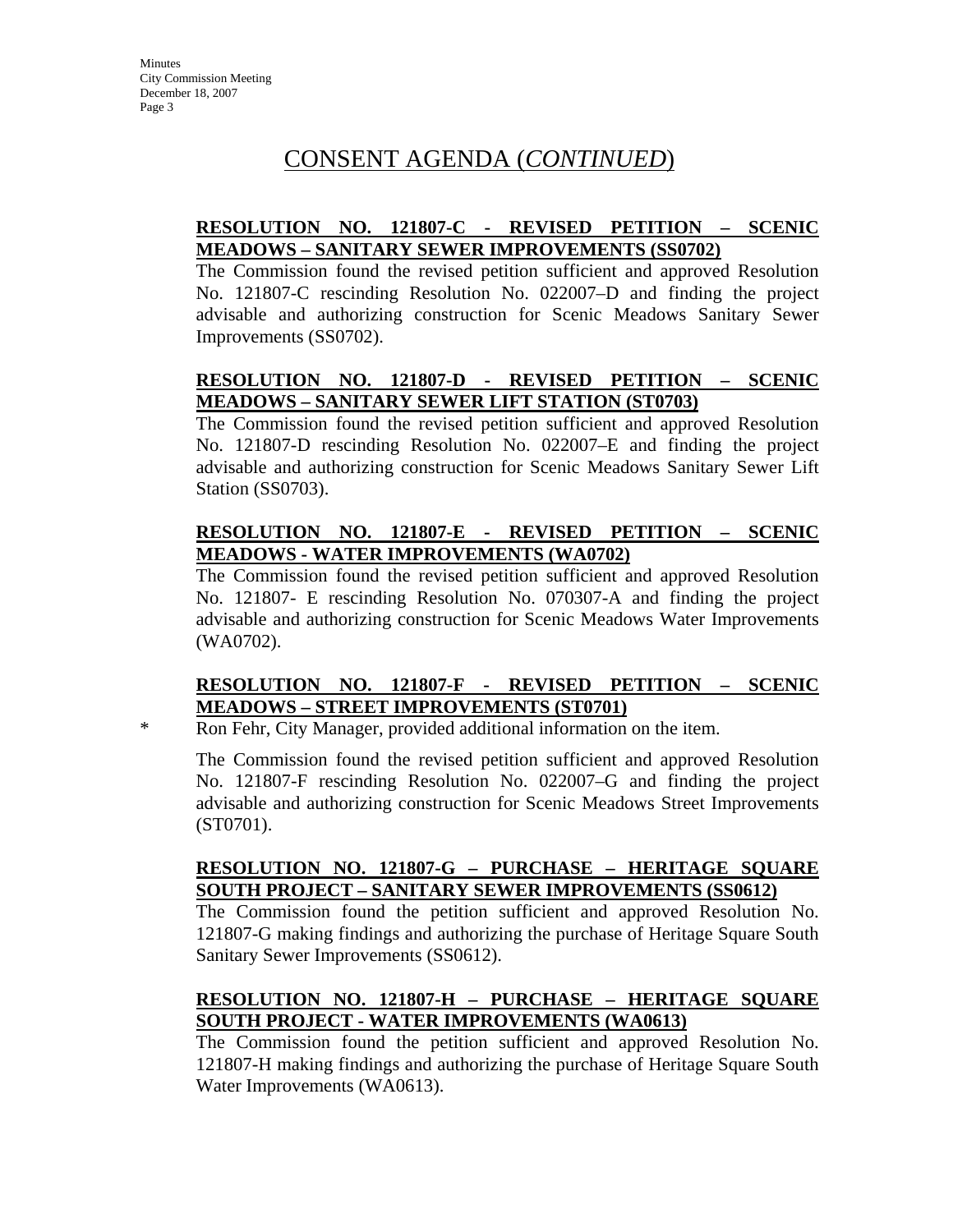### **RESOLUTION NO. 121807-I – PURCHASE – HERITAGE SQUARE SOUTH PROJECT – EXTERNAL WATER IMPROVEMENTS (WA0614)**

The Commission found the petition sufficient and approved Resolution No. 121807-I making findings and authorizing the purchase of Heritage Square South External Water Improvements (WA0614).

### **RESOLUTION NO. 121807-J – PURCHASE – HERITAGE SQUARE SOUTH PROJECT - STREET MPROVEMENTS (ST0616)**

The Commission found the petition sufficient and approved Resolution No. 121807-J making findings and authorizing the purchase of Heritage Square South Street Improvements ST0616).

### **RESOLUTION NO. 121807-K – PURCHASE – HERITAGE SQUARE SOUTH PROJECT – US 24, TRAFFIC SIGNAL, STORM DRAINAGE IMPROVEMENTS (ST0702)**

The Commission found the petition sufficient and approved Resolution No. 121807-K making findings and authorizing the purchase of Heritage Square South US 24, Traffic Signal, and Storm Drainage Improvements (ST0702).

#### **RESOLUTION NO. 121807-L – GENERAL OBLIGATION BONDS – 402 BLUEMONT AVENUE ACQUISITION (ST0703)**

\* Ruth Schrum, 720 Midland Avenue, voiced concern with this item and asked what houses would be affected. She then spoke in opposition to the item.

Ron Fehr, City Manager, provided clarification on the item and discussed the design for the intersection. He stated the intent will be to save and relocate the house, if possible.

The Commission approved Resolution No. 121807-L for the issuance of general obligation bonds not to exceed \$165,000.00 to finance the acquisition of the property at 402 Bluemont Avenue for the Fourth Street Improvement Project, Phase II, (ST0703).

### **AGREEMENT – DESIGN – K-18 AND MILLER PARKWAY/DAVIS DRIVE IMPROVEMENT PROJECT (ST0713)**

The Commission authorized the Mayor and City Clerk to enter into an agreement with Schwab Eaton, P.A., of Manhattan, Kansas, for the design of intersection improvements on the K-18 and Miller Parkway/Davis Drive Improvement Project (ST0713).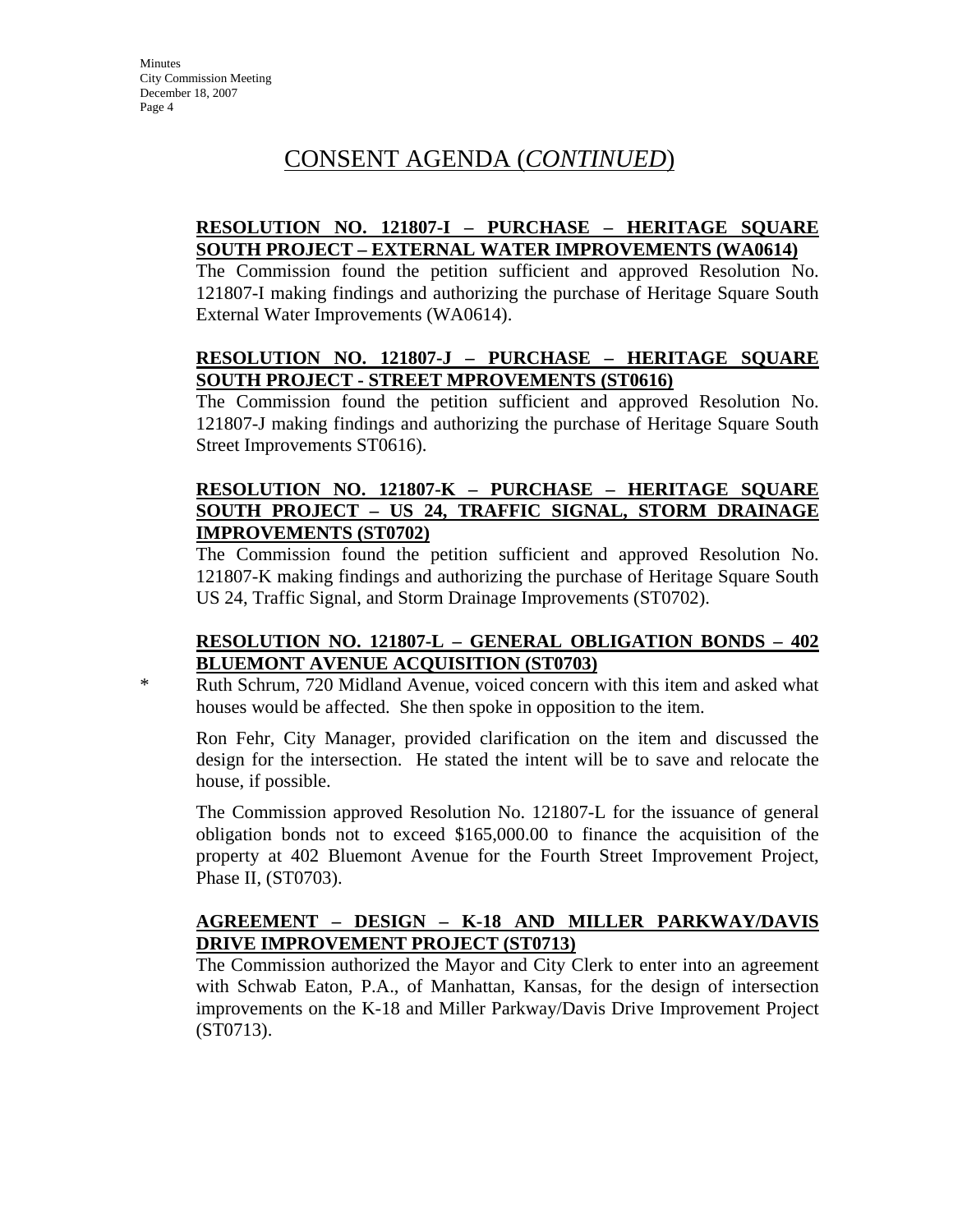### **AWARD CONTRACT – HAWTHORNE WOODS ADDITION – STREET (ST0715), WATER (WA0709), AND SANITARY SEWER (SS0711) IMPROVEMENTS**

The Commission accepted the Engineer's Estimate in the amount of \$1,001,767.95 and awarded a construction contract in the amount of \$726,913.20 to the low bidder, Larson Construction, of Manhattan, Kansas, for Hawthorne Woods Addition Street (ST0715), Water (WA0709), and Sanitary Sewer (SS0711) Improvements.

#### **CONTRACT – REHABILITATE – LEAVENWORTH STREET SOUTH STEPS (SP0708)**

The Commission authorized the Mayor and City Clerk to execute a contract in the amount of \$54,000.00 with Borst Restoration, Inc., of Manhattan, Kansas, for the rehabilitation of the south set of steps at the west end of Leavenworth Street, west of Delaware Avenue (SP0708).

### **AMENDMENT – ENGINEERING SERVICES – WASTEWATER TREATMENT PLANT ELECTRICAL EQUIPMENT REPLACEMENT PROJECT (SS0608)**

The Commission authorized the Mayor and City Clerk to execute an amendment to the agreement with Black and Veatch, of Kansas City, Missouri, for Engineering Services for the Wastewater Treatment Plant Electrical Equipment Replacement Project (SS0608).

### **CHANGE ORDER NO. 2-FINAL – STONE POINTE ADDITION, UNIT 1, PHASE I – STREET IMPROVEMENTS (ST0611)**

The Commission approved Change Order No. 2-Final for Stone Pointe Addition, Unit 1, Phase I, (ST0611) resulting in a net increase in the amount of \$43,408.87 (+23.1%) to the original contract with Walters-Morgan Construction Co., of Manhattan, Kansas.

### **CHANGE ORDER NO. 2-FINAL – STONE POINTE ADDITION, UNIT 1, PHASE II – STREET IMPROVEMENTS (ST0617)**

The Commission approved Change Order No. 2-Final for Stone Pointe Addition, Unit 1, Phase II, (ST0617) resulting in a net increase in the amount of \$8,562.23 (+11.3%) to the original contract with Walters-Morgan Construction Co., of Manhattan, Kansas.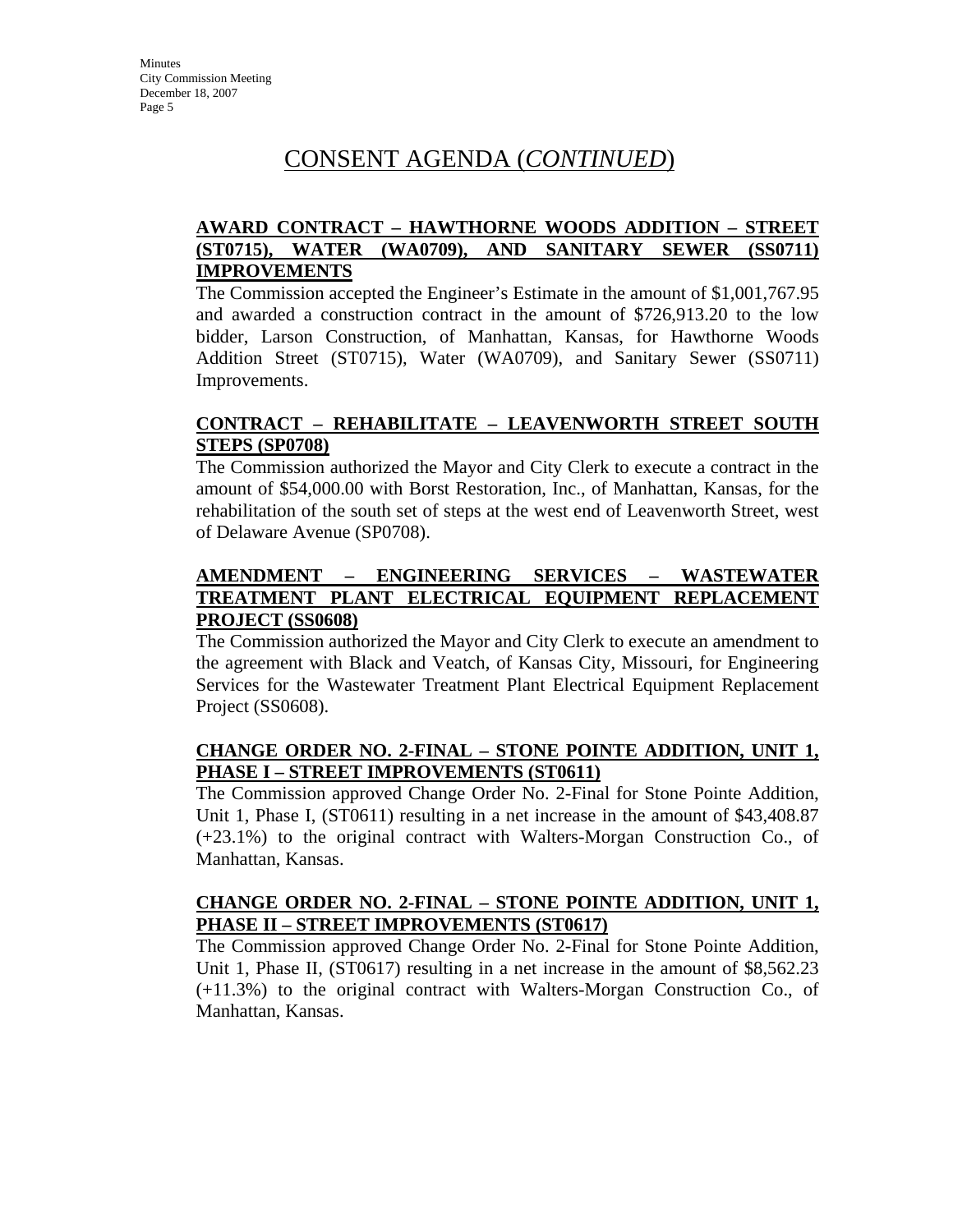## CONSENT AGENDA (*CONTINUED*)

### **CONTRACT – CRIME STOPPERS**

The Commission approved contract as budgeted in the 2008 City Budget and authorized the Mayor and City Clerk to execute said contract with Crime Stoppers.

#### **CONTRACT – MANHATTAN CENTER FOR THE ARTS**

The Commission approved contract as budgeted in the 2008 City Budget and authorized the Mayor and City Clerk to execute said contract with Manhattan Center for the Arts.

#### **CONTRACT – WOLF HOUSE MUSEUM**

The Commission approved contract as budgeted in the 2008 City Budget and authorized the Mayor and City Clerk to execute said contract with Wolf House Museum.

#### **CONTRACT – DOWNTOWN MANHATTAN, INC.**

The Commission approved contract as budgeted in the 2008 City Budget and authorized the Mayor and City Clerk to execute said contract with Downtown Manhattan, Inc.

#### **CONTRACT – SOCIAL SERVICES ADVISORY BOARD**

The Commission approved contract as budgeted in the 2008 City Budget and authorized the Mayor and City Clerk to execute said contracts with agencies receiving Social Services Advisory Board funding.

### **CONTRACT – SPECIAL ALCOHOL FUND**

The Commission approved contract as budgeted in the 2008 City Budget and authorize the Mayor and City Clerk to execute said contracts with agencies receiving Special Alcohol funding.

### **CONTRACT – AGGIEVILLE BUSINESS IMPROVEMENT DISTRICT**

 The Commission authorized the Mayor and City Clerk to execute the 2008 Aggieville Business Improvement District contract.

### **CONTRACT –DOWNTOWN BUSINESS IMPROVEMENT DISTRICT**

The Commission authorized the Mayor and City Clerk to execute the 2008 Downtown Business Improvement District contract.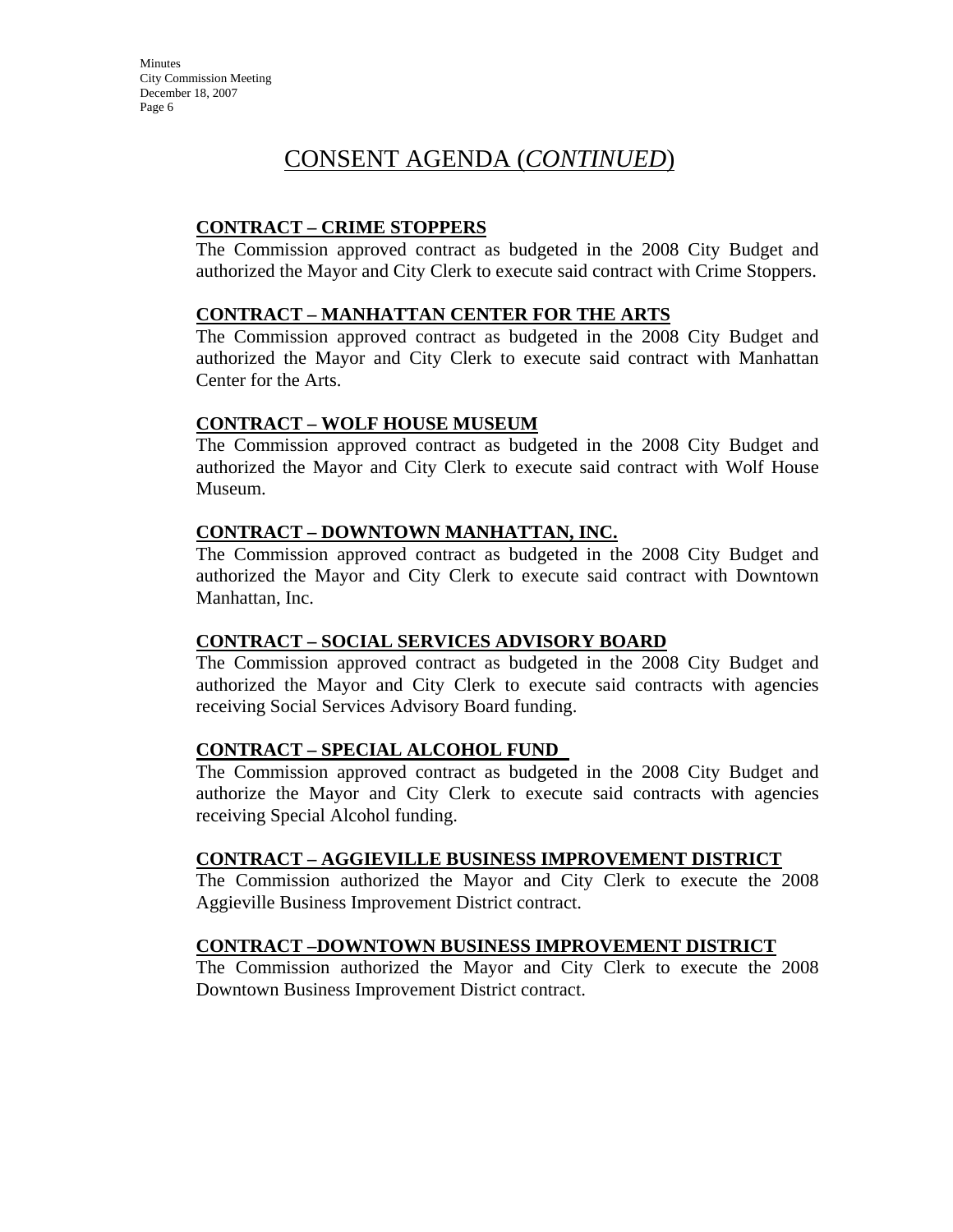### **AGREEMENT - OUTSIDE CITY SEWER SERVICES – 5104 SKYWAY DRIVE**

The Commission authorized the Mayor and City Clerk to execute an agreement permitting connection to the City of Manhattan's public sanitary sewer collection system by Pepsi-Cola Bottling Company, of Marysville, Kansas, for the real estate located at 5104 Skyway Drive, Riley County, Kansas.

After discussion, Commissioner Hatesohl moved to approve the consent agenda as read. Commissioner Snead seconded the motion.

Commissioner Sherow requested if possible and feasible, that the stone house located in the North End of the Downtown Redevelopment District (Item K) should be moved.

On a roll call vote, motion carried 5-0.

# GENERAL AGENDA

### **FIRST READING – AMEND - MANHATTAN MARKETPLACE, UNIT TWO, AND ORDINANCE NO. 6544**

Mayor Phillips outlined the process of the item and asked that the public keep their comments brief and distinct. He thanked the community for their debates, passion, input, and thoughtfulness on the project and process that has occurred to date.

Ron Fehr, City Manager, provided an overview of the presentation format and overall impact of the item. He then encouraged the City Commission to ask questions of those presenting.

Jason Hilgers, Assistant City Manager/Redevelopment Coordinator, provided an overview on the Downtown Redevelopment Project, previous and future action of the City Commission, Planned Unit Development (PUD) Amendment alternatives, North End alternatives, and South End alternatives. He then answered questions regarding the project, leases, and concerns with potential breech of contracts.

Bill Frost, City Attorney, provided clarification on the item and stated the timeframe is statutory by the State of Kansas.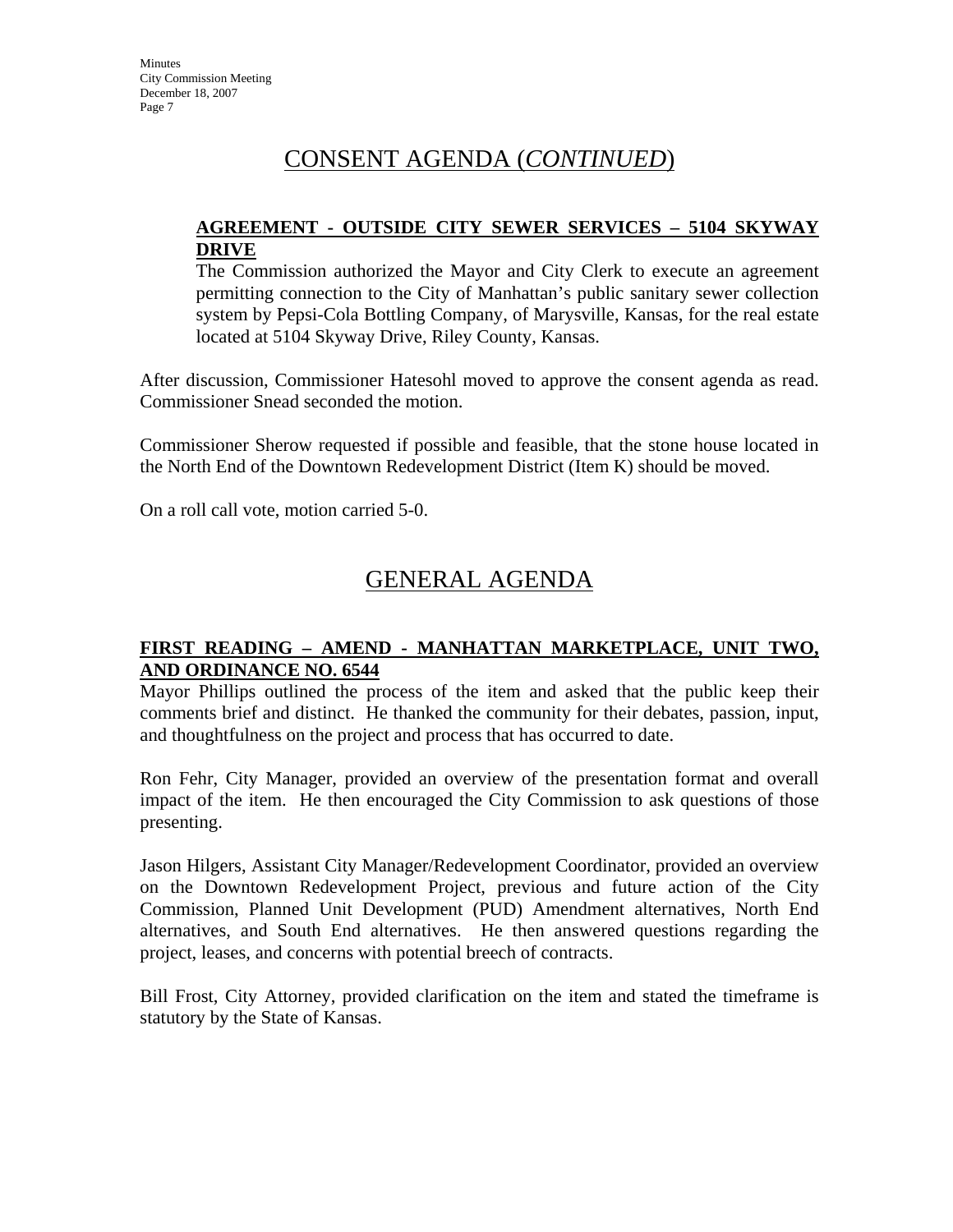### **FIRST READING – AMEND - MANHATTAN MARKETPLACE, UNIT TWO, AND ORDINANCE NO. 6544** *(CONTINUED)*

Jason Hilgers, Assistant City Manager/Redevelopment Coordinator, provided additional information on the item and stated that if we move off the entire North End redevelopment plan completely, than what is proposed, it would require a new public process for the North End redevelopment area. He then answered questions from the Commission regarding the Final Redevelopment Agreement and provided a breakdown of South End plan alternatives and associated costs.

Ron Fehr, City Manager, provided clarification on the PUD Amendment and responded to issues raised if significant changes or shifts were made to the approved redevelopment project.

Eric Cattell, Assistant Director for Planning, presented an overview and update on the proposed Manhattan Marketplace Unit Two, a Commercial Planned Unit Development. He then answered questions from the Commission regarding the proposed Hy-Vee outside storage area, zoning, building designations, signage, parking, pedestrian safety, future space plans, and design guidelines.

Bob Welstead, President, Dial Realty, provided an overview and update on the downtown redevelopment project and details on the proposed PUD Amendment. He stated that the approval of the PUD Amendment is necessary to further revitalize the downtown area and that the North End is the economic development engine that drives everything on the South End of the redevelopment. He informed the Commission that Dial has invested at least \$2 million in staff time, overhead, travel, and architectural engineering not related to the acquisition of real estate. He stated that Dial has 77 percent leases currently signed, with pending leases that would take the project to 86 percent leased. He informed the Commission that Dial has senior living projects in five states and 8,000 apartments in their portfolio and will see to it that the housing options get built.

Rick Kiolbasa, Dial Realty, provided background information on the Conceptual Master Plan in July 2005, the Preliminary PUD in June 2006, and the PUD Amendment being proposed. He showed an overlay drawing of the Amendment to the PUD being proposed and indicated that the overall concept was not changing significantly and that the Strasser House was remaining in its current location. He stated the Downtown Tomorrow Study identified groceries and pharmacies. He then informed the Commission of the companies that Dial has initiated conversations with, financial risks that Dial assumed, initial site costs, and stated that tenant choice could not be dictated by the City.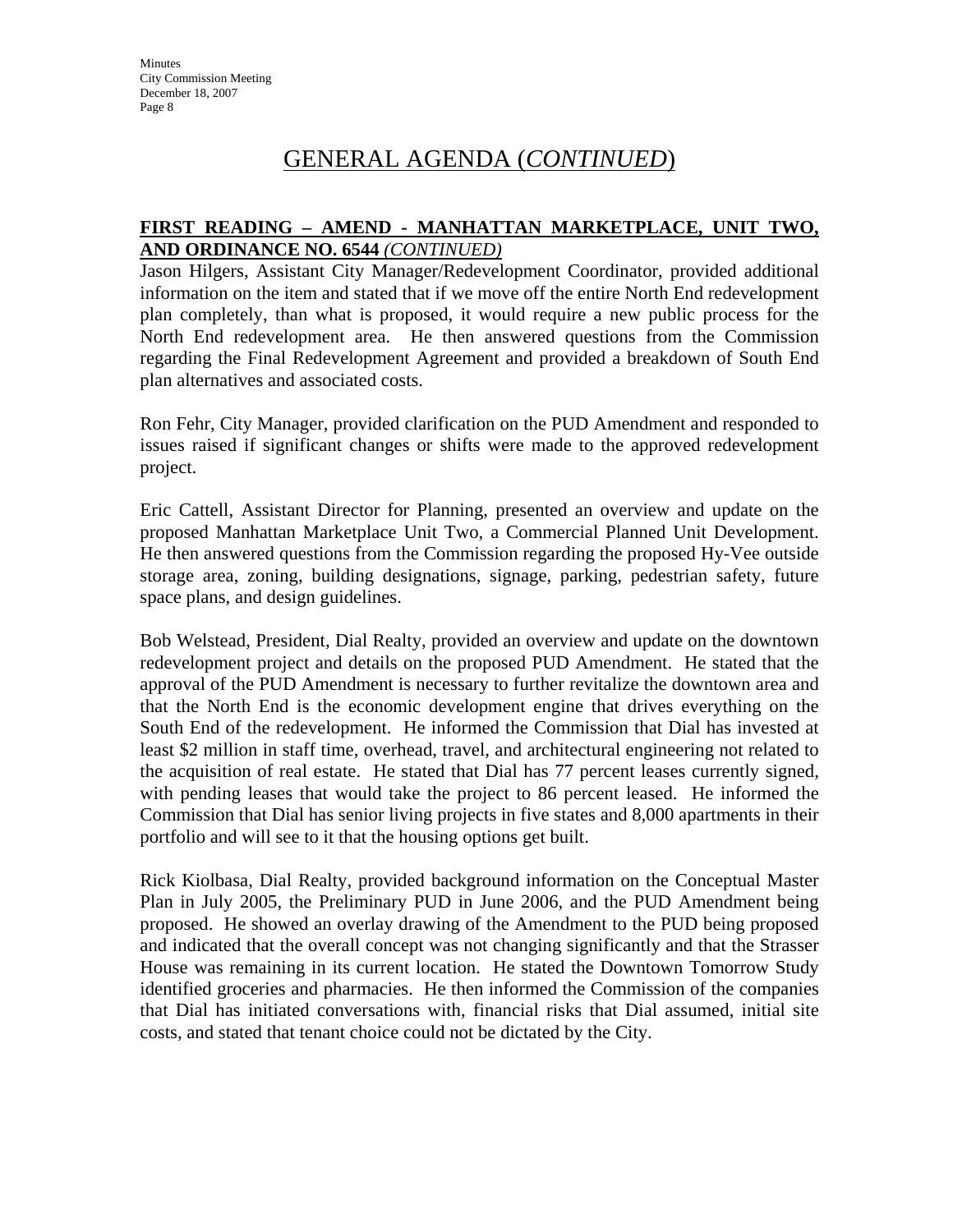### **FIRST READING – AMEND - MANHATTAN MARKETPLACE, UNIT TWO, AND ORDINANCE NO. 6544** *(CONTINUED)*

Bob Welstead, President, Dial Realty, provided the current portfolio of Dial projects located in 19 states. He informed the Commission of national and regional marketing efforts to attract businesses to Manhattan and stated that Dial has 77 percent of the leases signed, with contingencies related to zoning and building permits. He then discussed the PUD design guidelines and requirements and, provided an overview of building and landscape features.

Pete Hosch, Assistant Vice President-Real Estate, Hy-Vee Grocery Stores, introduced Dennis Ausenhus, Senior Vice President, Hy-Vee.

Dennis Ausenhus, Senior Vice President, Hy-Vee, informed the Commission that Hy-Vee is looking forward to the project, subject to the approval of the PUD and appreciated the opportunity to be part of this redevelopment project in Manhattan.

Pete Hosch, Assistant Vice President-Real Estate, Hy-Vee, stated their company will invest over \$15 million in this market and provided background information on Hy-Vee and its plans for the Manhattan facility.

Bob Welstead, President, Dial Realty, provided additional information on the landscaping features and housing units being proposed.

Brad Waller, Project Manager, HWS Consulting Group, provided an analysis summary of truck movements and volumes, stating that both the Downtown Tomorrow Plan and Manhattan Transportation Strategy Plan designated Fourth Street as a collector. He informed the Commission that the increased volume of trucks would account for less than 2 percent increase in overall vehicle volumes per day, which would have a minimal impact on streets.

Bob Welstead, President, Dial Realty, requested that Third Street be opened up near the Mall and responded to staff comments and the six conditions outlined in the memorandum. He stated that the financing and leases are in place and asked the Commission to approve the Manhattan Marketplace PUD Amendment.

At 9:55 p.m., the Commission took a brief recess.

Pete Hosch, Assistant Vice President-Real Estate, Hy-Vee, informed the Commission that they would forgo outside sales at this time.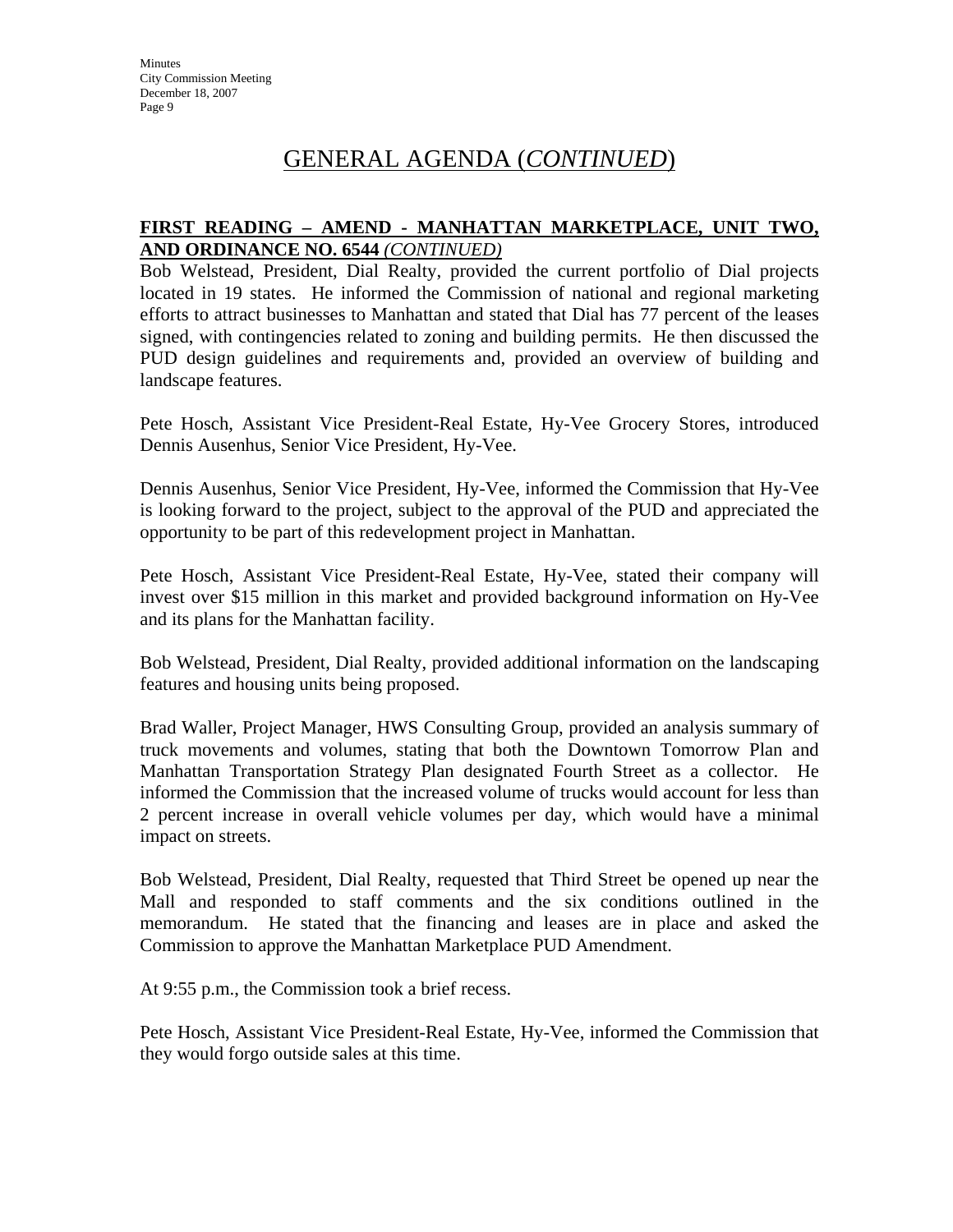### **FIRST READING – AMEND - MANHATTAN MARKETPLACE, UNIT TWO, AND ORDINANCE NO. 6544** *(CONTINUED)*

Bob Welstead, President, Dial Realty, responded to questions regarding the Agreement and clarified the tenant percentage leased.

Mayor Phillips opened the meeting for public comment.

Bernd Foerster, 920 Ratone Street, stated that Dial has presented significant improvements to the proposal and that he has received good impressions about Hy-Vee. However, he stated that what is being proposed is not what the Downtown Tomorrow Plan envisioned. He said the area is poorly suited for a grocery store and that the increased amount of truck traffic and economic development benefit would provide a proposal much less than the expected outcome. He asked the Commission to adhere to the original plan and to deny the Amendment to enlarge the proposed building.

Mike Flourish, 1589 Navaho Road, Clay Center, owner of Ray's Apple Market, stated that competition is a free world and we welcome it. He asked about the survey and who paid for the grocery survey.

Ron Fehr, City Manager, stated the City of Manhattan paid for the survey and that the consultant is here and prepared to give a report.

Mike Floersch, 1589 Navaho Road, Clay Center, owner of Ray's Apple Market, stated that he welcomed competition and asked questions about the Retail Grocery Demand Analysis prepared by Real Estate Research Consultants, Inc. He stated that if Hy-Vee would build a 65,000 to 68,000 square foot building at this location, we could all go home and everyone would be happy. He questioned the number of trucks identified by Hy-Vee and proposed to pay for part of a grocery store survey with a firm from Minneapolis, Minnesota.

Mayor Phillips asked individual presenters to make notes of questions raised in order to respond after the public comment period.

David Darling, 131 E.J. Frick, presented an economic development pyramid and provided pull factors on the strength of the retail community and market share analysis for the three county area to the Commission. He stated that he would fail the consultant chosen because the consultant did not do their homework and voiced disappointment in choosing an outside firm to conduct the analysis.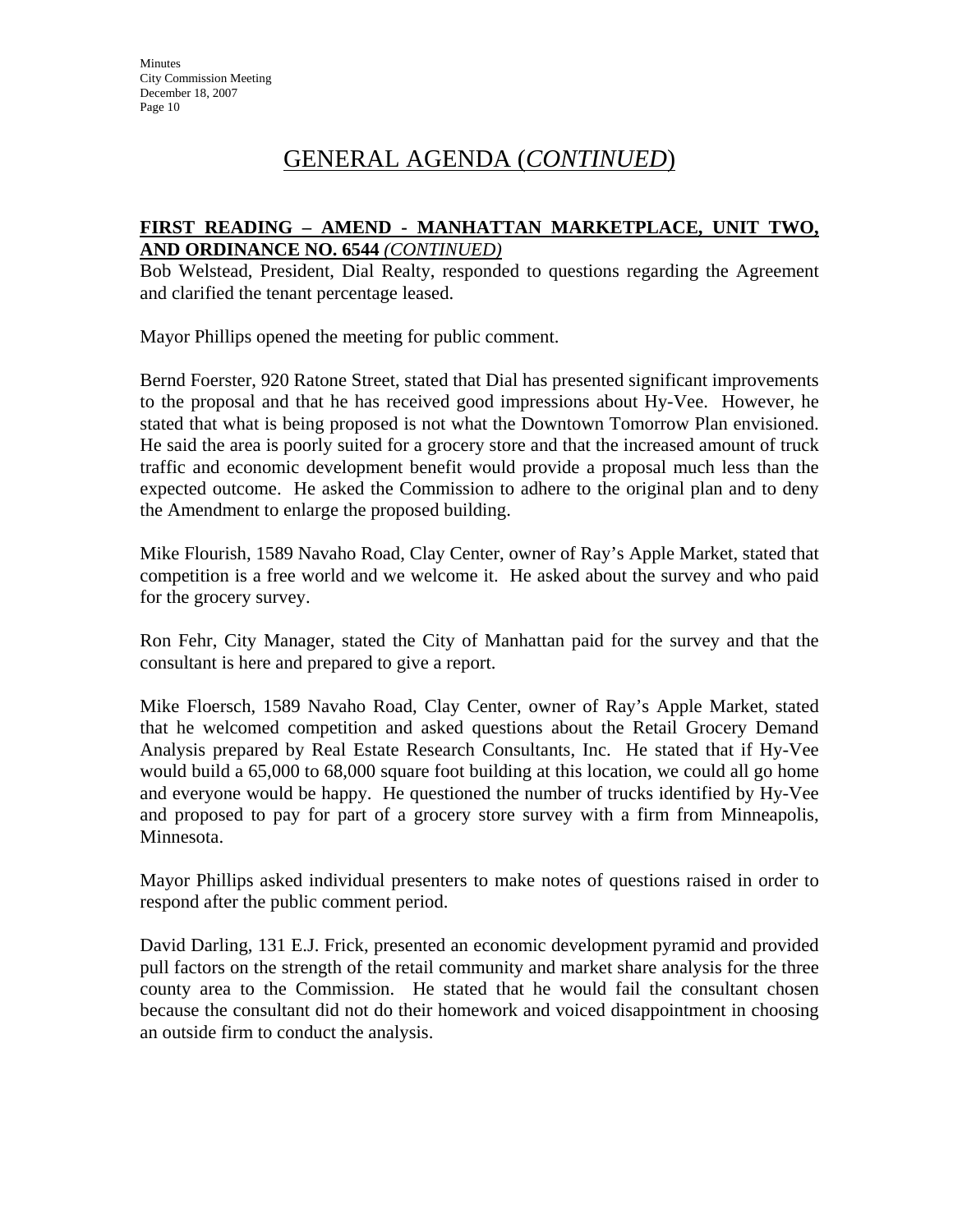### **FIRST READING – AMEND - MANHATTAN MARKETPLACE, UNIT TWO, AND ORDINANCE NO. 6544** *(CONTINUED)*

Lisa Rockley, Executive Director, Downtown Manhattan, Inc. (DMI), stated that DMI has been involved with this redevelopment project from the beginning. She stated the current plan compromises the original plan and does not fulfill the original intent. She said there is a large amount of public resistance to this plan and stated that a grocery store at this site would have negative impacts on the historic area and neighborhood. She asked that the Commission deny the PUD Amendment.

Vincent Tracy, 304 Knoxberry Drive, informed the Commission that he did not support the proposed PUD Amendment and thanked Hy-Vee for showing interest in Manhattan. He stated the Hy-Vee store does not fit into the downtown redevelopment project, lacks adequate residential parking, is not pedestrian friendly, and asked the Commission to deny the request.

Brent Bowman,  $107$  North  $14<sup>th</sup>$  Street, informed the Commission that he has been involved in this project as an architect and as a citizen in creating the design guidelines. He provided insight into the project and stated that a top priority is to protect the investment in the Mall and to create retail opportunities in downtown. He said the amenities of the South End district are what is really important in this entire project with STAR bonds and that high design standards of quality must be maintained with pride.

Karen Mayse, 3340 Newbury, President, League of Women Voters of Riley County, advocated the Leagues position of decisions made by government based on citizen input and best practices and expressed dismay that the public comment during the planning stages is now being marginalized and ignored. She stated the amended PUD is an erosion of what was once a good plan the public helped develop and said the plan does not adhere to standards 5 and 6. She urged the Commission to not support an amendment that does not adhere to all the golden standards.

Lee Windsor, Service Center Manager, Western Extralight, 221 Colorado Street, informed the Commission that he was planning on investing in a new facility and asked that the amendment be approved.

Tom Roberts, 2015 Pierre Street, Chair, Historic Resources Board, provided background information on the purpose of the Board and informed the Commission that the Board has compromised significantly with regard to historic structures. He voiced pleasure that the Strasser House was protected but, questioned the livability of the residential units planned along Fourth Street. He stated that the Board still has concerns about standards 5 and 6 and, offered the expertise of the Board to Dial and to other developers.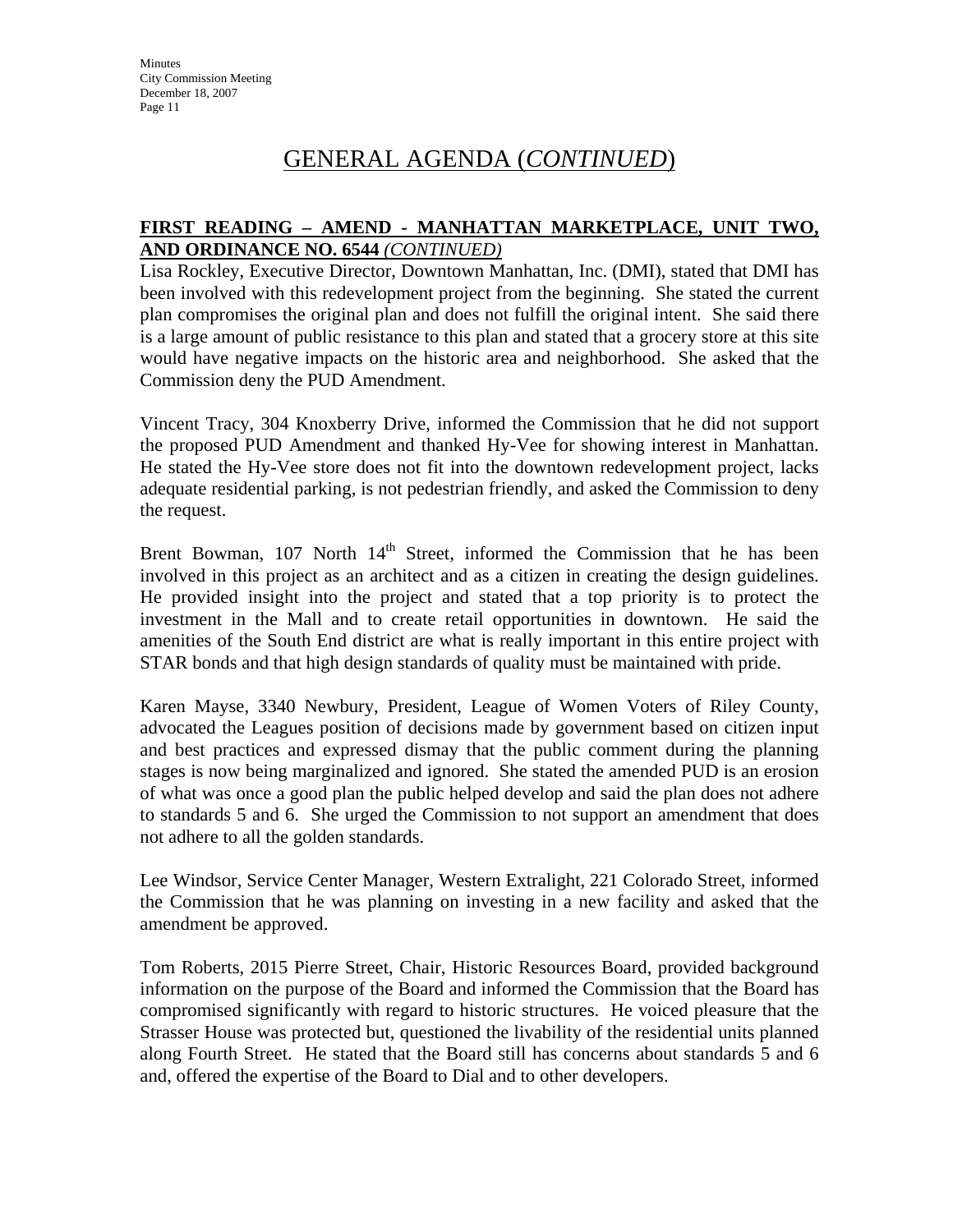### **FIRST READING – AMEND - MANHATTAN MARKETPLACE, UNIT TWO, AND ORDINANCE NO. 6544** *(CONTINUED)*

Marge Davidson, life-long Manhattan resident, informed the Commission that when this process started, there was a promise for a diversified market. She stated that Manhattan needs a women's ready-to-wear store and asked that the proposed amendment be denied.

Christopher Smith, 1328 Fremont Street, asked that more thought go into the pedestrian, bicycle, and vehicular movements in the North End project to better blend with the rest of Manhattan. He stated that bicycle's in a college town is a very good thing.

Linda Weis, 215 Pine Drive, real estate business owner, stated that Manhattan has many wonderful opportunities for those wanting to relocate to our community. She stated competition is always welcomed and urged the Commission to do what they can to work through this so that Manhattan comes up with a positive resolution that a lot of people are counting on.

Ruth Schrum, 720 Midland Avenue, affected property owner, informed the Commission that she cannot rent her property on North Fourth Street because it is a big mess. She also voiced concern for the stone house that is proposed to be taken out and stated that she was not happy with the proposed roundabout on Bluemont Avenue.

Roger Seymour, owner of property on North Fourth Street, informed the Commission that this project is affecting his property with lost of parking spaces. He applauded Hy-Vee for looking at the community but asked the Commission to not allow them to expand beyond 68,000 square feet and to reinstate the housing that was originally proposed.

Jeff Head, 3115 Heritage Ridge Court, agreed that Third Street should be opened for a better downtown connection and stated that additional improvements need to be made to improve pedestrian movements. He voiced concern with truck pollution from the trucks associated with the Hy-Vee store.

Christopher Renner, 508 Valley Drive, voiced disappointment in how the Commission meeting began and for a disregard for citizen input, as well as too much redundancy in presentations made by City staff and Dial Realty. He stated the proposed amendment to expand a grocery store does not conform to community standards and does not see the project as sustainable. He asked the Commission to consider creating a not-for-profit to oversee redevelopment for this community and to take a step back and not approve the amendment being proposed.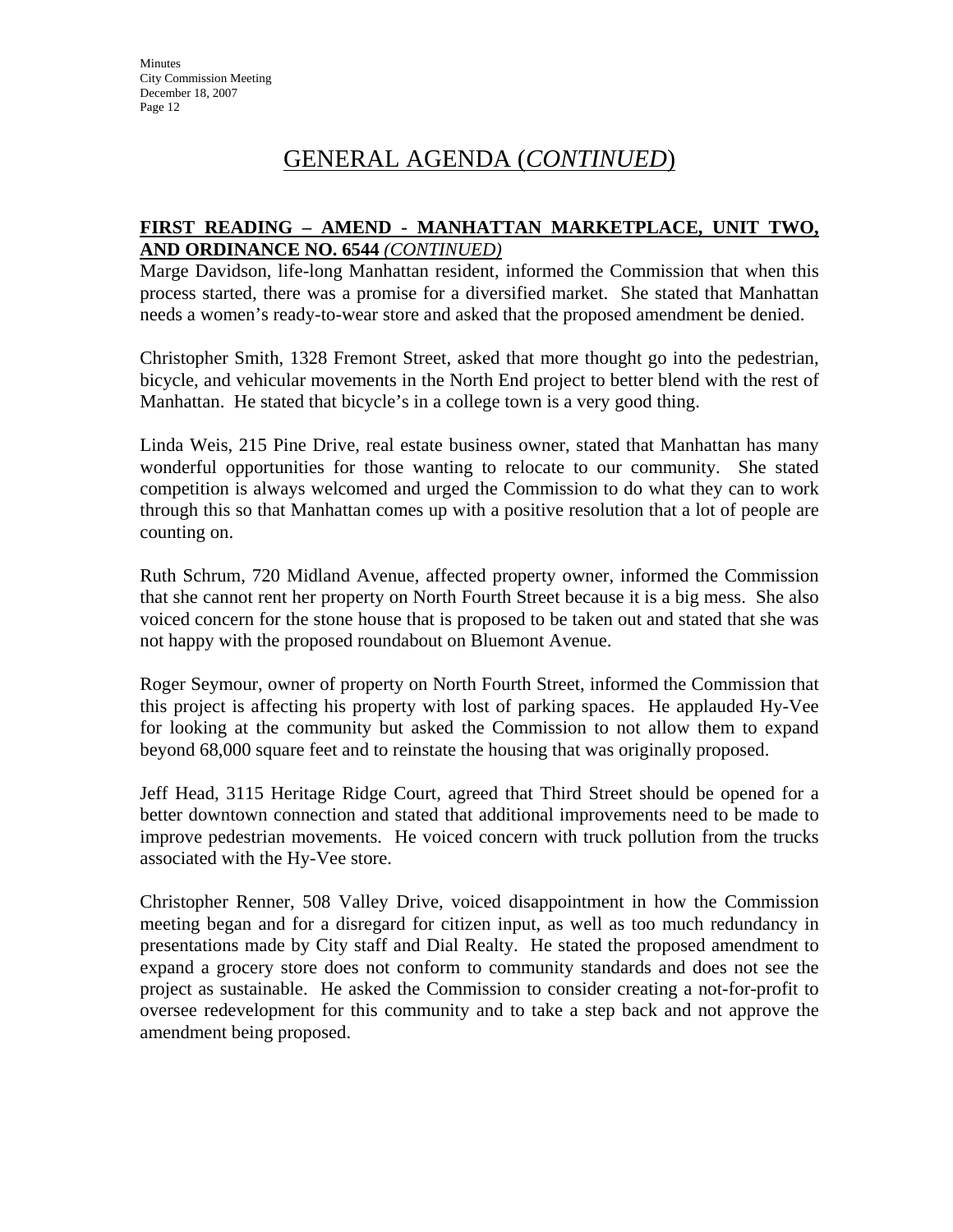## GENERAL AGENDA (*CONTINUED*)

### **FIRST READING – AMEND - MANHATTAN MARKETPLACE, UNIT TWO, AND ORDINANCE NO. 6544** *(CONTINUED)*

Jim Harwell, 1908 Plymouth Landing, asked the Commission to stop the nonsense and to ask Dial to provide what they agreed to originally. He stated the new proposal has design flaws and does not provide the types of unique businesses that we need. He asked to vote the amendment down and to tell Dial to regroup and bring back a plan with the types of businesses we need that do not cannibalize existing businesses.

Brad Everett, 3875 Windmill Run, stated that he did not know if the end result is something that we can all be satisfied with, but voiced concern that if this proposed arrangement is turned down, is there a Plan B. He stated that we need something that will work for the community and thanked the Commission for their service to the community.

Kent Glasscock, 1209 Deepcreek Road, stated that he served on the initial Downtown Redevelopment Steering Committee and said that redevelopment is a difficult and controversial process. He said the Steering Committee focused on paying attention to the historic downtown, meeting design guidelines, residential balance and buffer, and delivery of the South End. He said the PUD Amendment on balance is good for the community and encouraged the Commission to approve it.

Lyle Butler, President, Manhattan Area Chamber of Commerce, said the North End district was always looked at as a major retail district and then provided historical background information on the item. He said the Chamber has been involved because it is important to the entire community and that there was a consensus on seven principle items, including: 1) good creativity to the whole downtown including the core, the north, and south redevelopment areas and across the street to the west for pedestrians, bicyclists, and vehicles; 2) develope a landscape and streetscape plan that compliments the whole area; 3) develope design standards to ensure that the new development is sensitive to the downtown setting and what is already there; 4) provide a mixed-use development incorporating housing, retail, restaurants, and entertainment; 5) preservation of the downtown's history; 6) sensitivity to surrounding neighborhoods; and, 7) that the developer, not the community, should take the majority of the financial risk. He stated these principles should be followed in your decision.

Scott Quaintance, owner of the Quaintance-Garcia Apartments in the North End redevelopment, stated that he was not opposed to another grocery store in Manhattan, but that it needed to be in the northwest corner of town. He stated that a publicly funded redevelopment would provide an unfair advantage to others and to use tax dollars to shut down a neighbor is a misuse of tax dollars. He voiced opposition to the Hy-Vee store at this location and to the proposed amendment, and said that he would not spend his money at this store.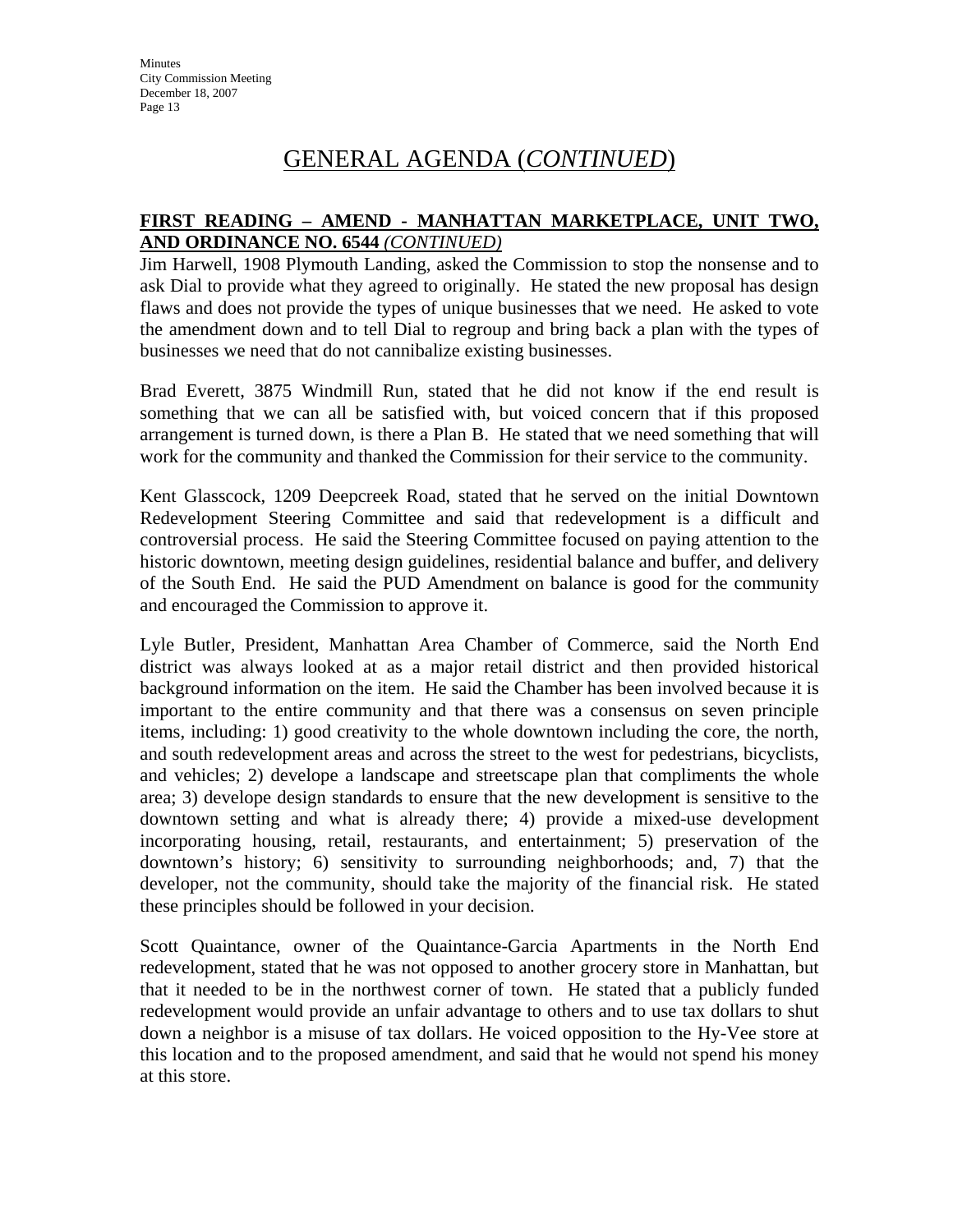### **FIRST READING – AMEND - MANHATTAN MARKETPLACE, UNIT TWO, AND ORDINANCE NO. 6544** *(CONTINUED)*

Peter Sultana, 914 Osage Street, Co-Chair, Eastside Neighborhood Association, informed the Commission that their Association does not approve of these proposed amendments and asked the Commission to stay with the original guidelines established.

Debbie Nuss, 1419 Humboldt Street, representing Riley County-Manhattan Preservation Alliance, provided an overview of prior meetings and stated the new amendment has done nothing but the minimum to retain the Strasser House. She stated the Manhattan Urban Area Planning Board has recommended denial twice and referenced the five findings identified by the Commission in the December 18, 2007, staff memorandum regarding the Manhattan Marketplace PUD Amendment.

Gwyn Riffel, 1117 Hylton Heights Road, informed the Commission that this is the wrong location for Hy-Vee and stated that we are at a critical point in making a difficult choice. He asked what the lost opportunity costs of not enhancing the regional draw to Manhattan and requested that the PUD amendment be denied.

Linda Glasgow, 2236 Snowbird Drive, stated that it is evident that the proposed amendment is a significant change to the PUD and is not a change for the better. She asked the Commission to please listen to its citizens and vote to deny this amendment.

Dave Darsey, Vice President, Real Estate Research Consultants, (RERC), provided background information on RERC and presented a summary of their analysis. He then responded to questions from the Commission regarding military personnel who purchase their groceries on Post and stated that that analysis could be added.

Bob Welstead, President, Dial Realty, responded to questions raised and stated that this type of quality redevelopment is a difficult process. He informed the Commission that they continue to work to obtain a good mix of businesses, presented potential users of buildings in the PUD, and asked the Commission to approve the amendment.

Pete Hosch, Assistant Vice President-Real Estate, Hy-Vee, explained the distribution and markets served by Hy-Vee and stated that they are a one-stop shop. He then responded to questions from the Commission regarding truck loads and military personnel that will utilize community grocery stores and the commissary.

At 12:28 a.m. the Commission took a brief recess.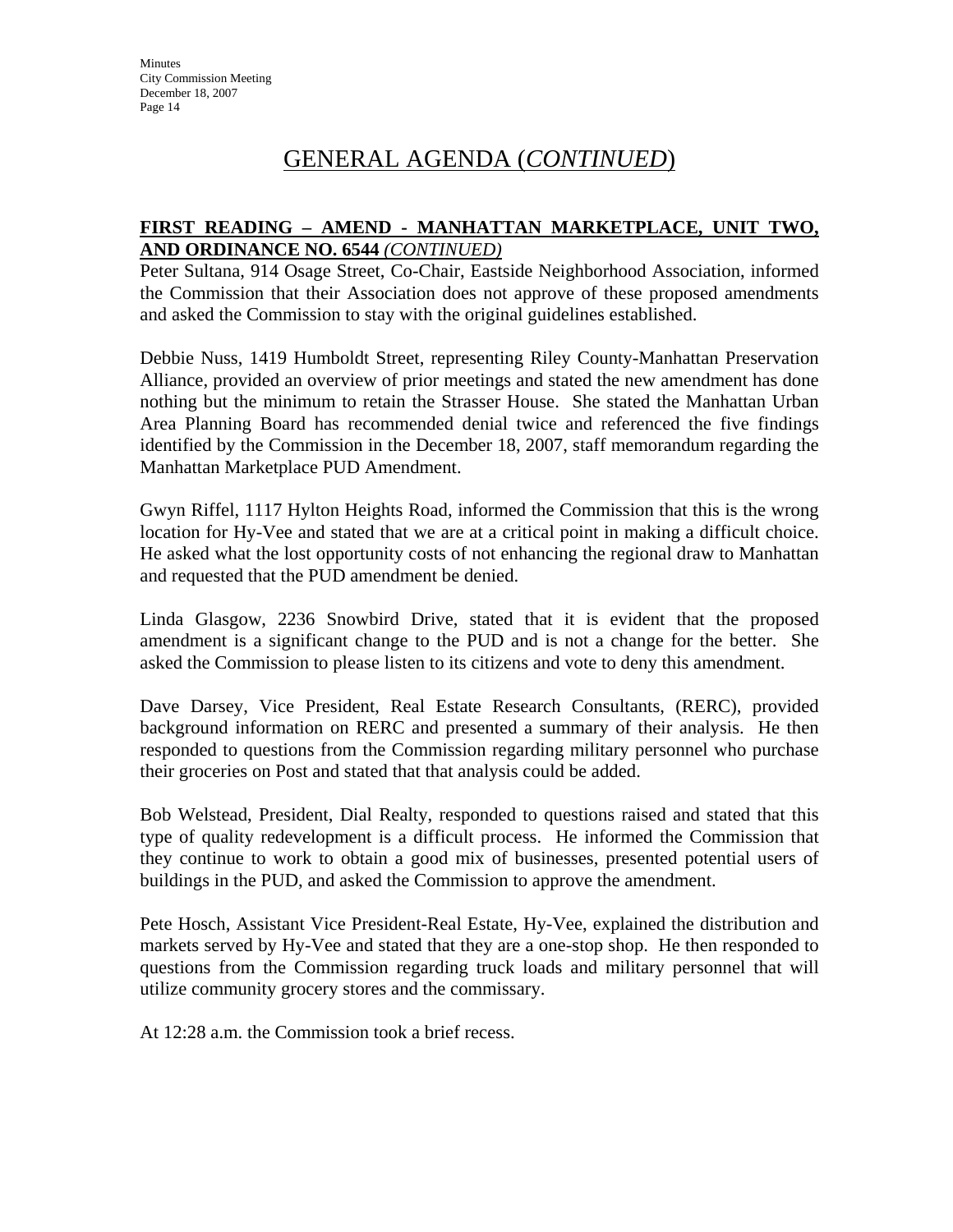### **FIRST READING – AMEND - MANHATTAN MARKETPLACE, UNIT TWO, AND ORDINANCE NO. 6544** *(CONTINUED)*

Eric Cattell, Assistant Director for Planning, provided an overhead visual of the approved and the proposed amended Planned Unit Development and responded to questions from the Commission.

Commissioner Snead stated that he believed in the project's long term community benefit and stated that he has listened carefully to everything that has been said and, would look at his involvement through the entire process of downtown redevelopment to see the bigger picture and promise for our community. He stated that we still have work to do on the South End and the core district, but thought the five points identified, on balance, are in substantial compliance with the PUD and should proceed with this amendment.

Commissioner Strawn stated that we need to look at what our objective is in making this decision. He said that Hy-Vee is a great company and knows precisely what they are doing. He stated that he believed that people will not come from Clay Center, Marysville, and Moundridge to support Hy-Vee as they did to see Nichole Ohlde, Kendra Wecker and Laurie Koehn play basketball and that all of the revenue comes from businesses that is being done in Manhattan already. He said the City of Manhattan would need to make up \$650,000 annually for the next 20 years to pay off the tax increment financing bonds and, that the only place these funds would come from would be with property taxes. He stated that vilianizing Dial is wrong and that we should not be expanding the PUD because it will have a negative impact on the community and would not support the item.

Commissioner Sherow thanked everyone who has participated in this issue and said that Hy-Vee is a fine company. He provided background information on the downtown redevelopment efforts and discussed his concerns in communications with Rick Kiolbasa, Dial Realty, regarding the housing component. He stated that he has seen Dial as an economic tool the community could have for its vision for the redevelopment, but what we have is Dial's vision for the development. He said the amendment does not conform with the aspirations of the community, the character of the neighborhood or does the amendment provide a relative gain to the health and welfare of the community. He stated the North End district is not compatible with the desires of the community and is an erosion of a prior plan.

Commissioner Hatesohl stated that everyone has a different idea of downtown redevelopment and talked about the warehouse and buildings that were formerly at the site being redeveloped. He said the South End entertainment district, envisioned to include a conference center, hotel, museum, and possibly a movie theatre will be the ultimate draw and synergy to Manhattan. He said that people come to Manhattan because it is a fun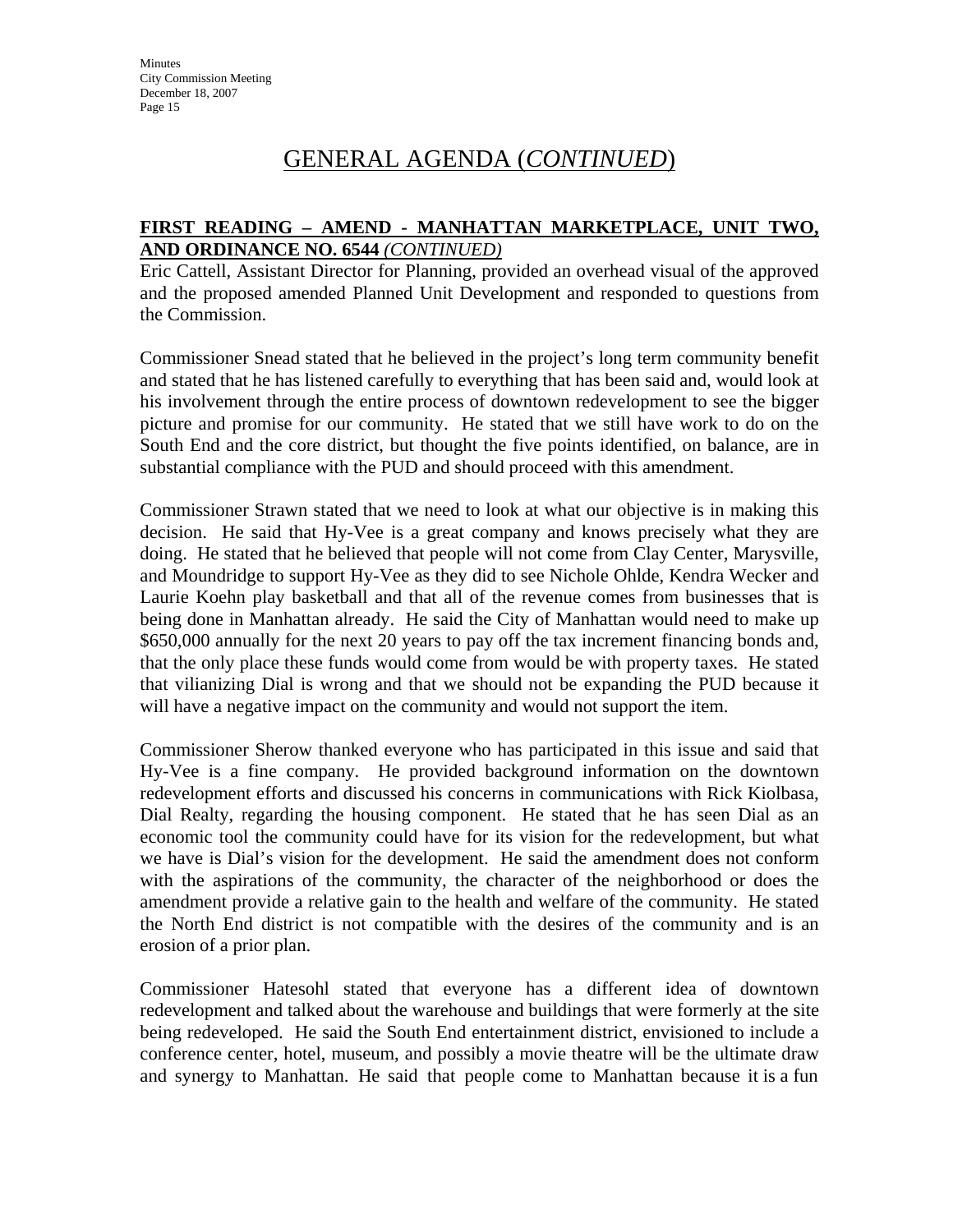### **FIRST READING – AMEND - MANHATTAN MARKETPLACE, UNIT TWO, AND ORDINANCE NO. 6544** *(CONTINUED)*

place to be and said that competition will result in some cannibalization. He stated the fiscal impacts of the project need consideration and said the amendment is not perfect; however, he would support it and asked the community to have a little faith that it will be okay.

Mayor Phillips said this whole community discussion has centered on two things, size of retailer proposed and that people are not excited about Hy-Vee at this location. He provided background information on efforts to recruit other retailers to Manhattan and said that Dial has tried to get the anchor tenant the community wanted. He stated that the Commission has the responsibility to consider the overall financial success of the entire downtown redevelopment project and that Hy-Vee plays an important role in the economic feasibility of creating enough sales tax revenue for the North End, and to finance debt on the South End. He provided concerns expressed by the Planning Board's denial of the amendment of the PUD and stated that they have not discussed the overall financing of this project and it is part of the overall equation and is something they need to consider. He stated that he would support the change in PUD.

Eric Cattell, Assistant Director for Planning, responded to questions from the Commission regarding the PUD, outside sales area and potential expansion space square footage.

After discussion, Commissioner Snead moved to return the recommendation to the Manhattan Urban Area Planning Board for further consideration together with a statement specifying that the Planning Board revisit Item 6 (Compatibility of proposed District with nearby properties and extent to which it may have detrimental affects) raised as the principle objection to the amended PUD; and based on the information presented relative to Item 10 (Relative gain to the public health, safety and welfare that denial of the request would accomplish, compared with the hardship imposed upon the applicant) in the matters to be considered, which essentially includes financial information relative to the City and the applicant presented tonight; and, that those two items be reconsidered by the Planning Board. Commissioner Hatesohl seconded the motion.

After additional discussion, on a roll call vote, motion carried 4-1, with Commissioner Strawn voting against.

Ron Fehr, City Manager, provided additional information on the timeframe of the STAR bonds and asked the Commission to consider an additional agreement on the security of future bonds, as they relate to the property tax increment associated with the North End and for the housing to be constructed in the North End.

After discussion, the Commission concurred to consider the additional agreement.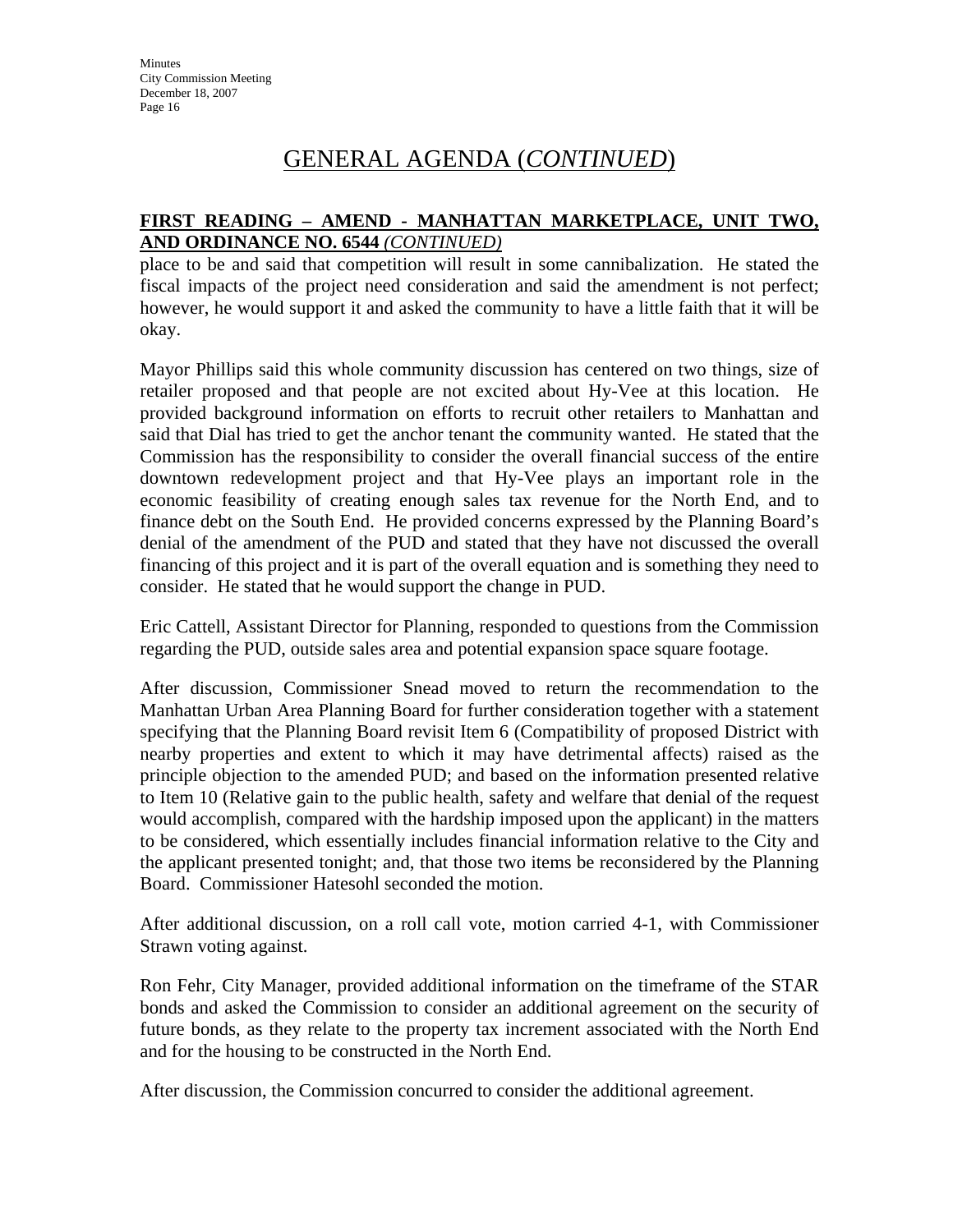#### **RESOLUTION NO. 121807-M/FIRST READING – AUTHORIZE - \$20 MILLION IN SPECIAL OBLIGATION TAX INCREMENT FINANCING (TIF) REVENUE BONDS**

Jason Hilgers, Assistant City Manager/Redevelopment Coordinator, presented the item and answered questions from the Commission.

Commissioner Snead moved to approve Resolution No. 121807-M authorizing the negotiation for sale of special obligation TIF revenue bonds; and approve first reading of an ordinance authorizing the issuance of up to \$20 million in special obligation TIF revenue bonds for the South Project area of Downtown Redevelopment. He then withdrew his motion.

Linda Glasgow, 2236 Snowbird Drive, asked to clarify the difference between a full faith and credit bond and a special obligation bond.

Joe Norton, Gilmore and Bell, provided the distinction between a full faith and credit obligation bond and a special obligation bond. He then answered questions regarding the debt being proposed and moral obligation pledge.

Linda Glasgow, 2236 Snowbird Drive, asked what the public's obligation was to pay off the bonds.

Jason Hilgers, Assistant City Manager/Redevelopment Coordinator, and Ron Fehr, City Manager, responded to questions regarding the debt structure, the City's moral obligation, and explained the redevelopment plan is based on a feasibility study and the projected revenue stream required to retire the debt.

Dave McGillivray, Springsted, Inc., the City's financial advisor, provided additional information on the moral obligation of debt service.

Rose Phillips, 814 Leavenworth Street, Apt. 4, asked if the resolution is approved, are we committed or is it tentative.

Ron Fehr, City Manager, stated that this is a special obligation revenue bond to purchase land and would not start the STAR Bond process.

After discussion, Commissioner Snead moved to approve Resolution No. 121807-M authorizing the negotiation for sale of special obligation TIF revenue bonds; and approve first reading of an ordinance authorizing the issuance of up to \$20 million in special obligation TIF revenue bonds for the South Project area of Downtown Redevelopment. Commissioner Hatesohl seconded the motion. On a roll call vote, motion carried 5-0.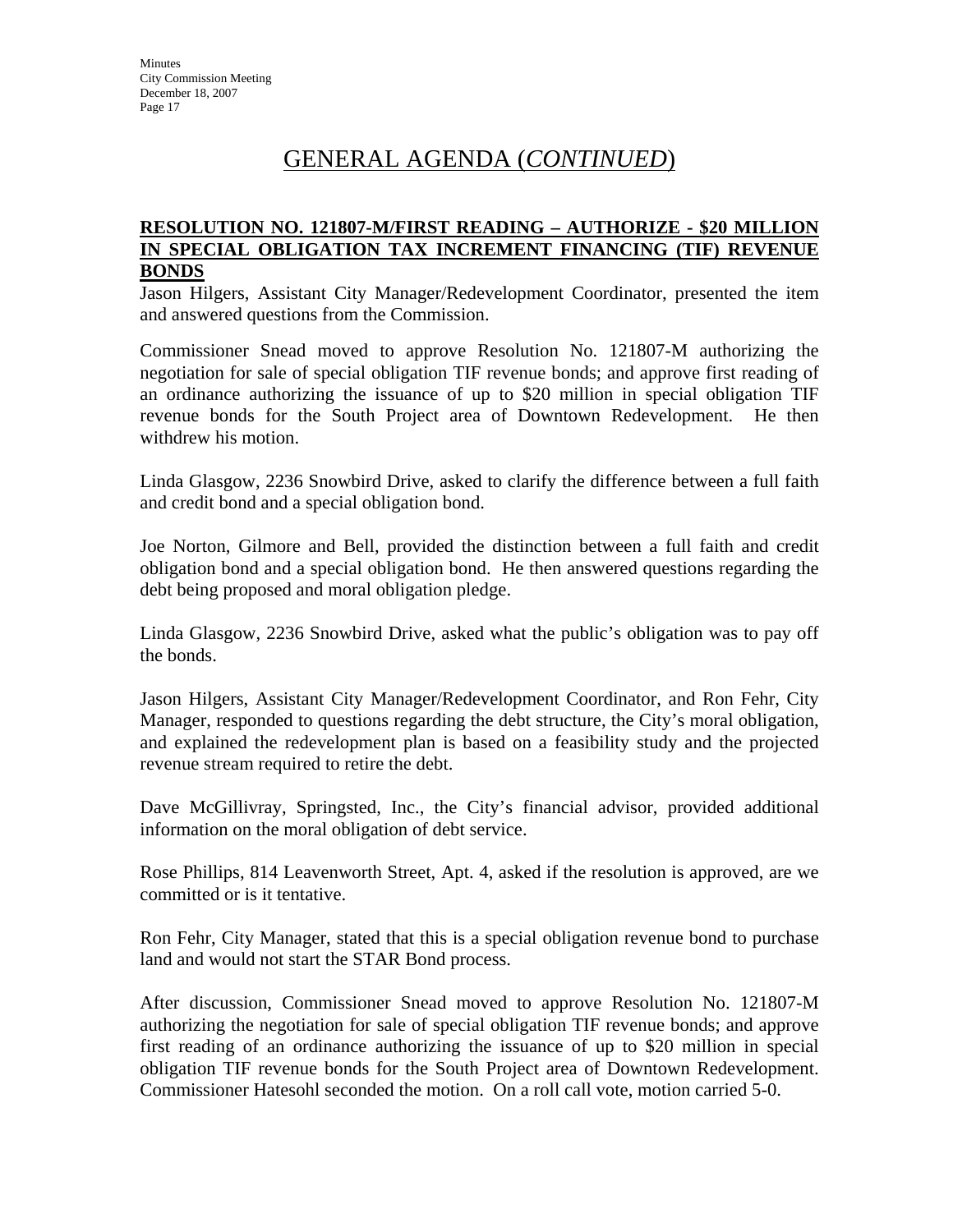**ADJOURNMENT** 

 $\%$ 

At 1:55 a.m. the Commission adjourned.

Gary S. Fees, CMC, City Clerk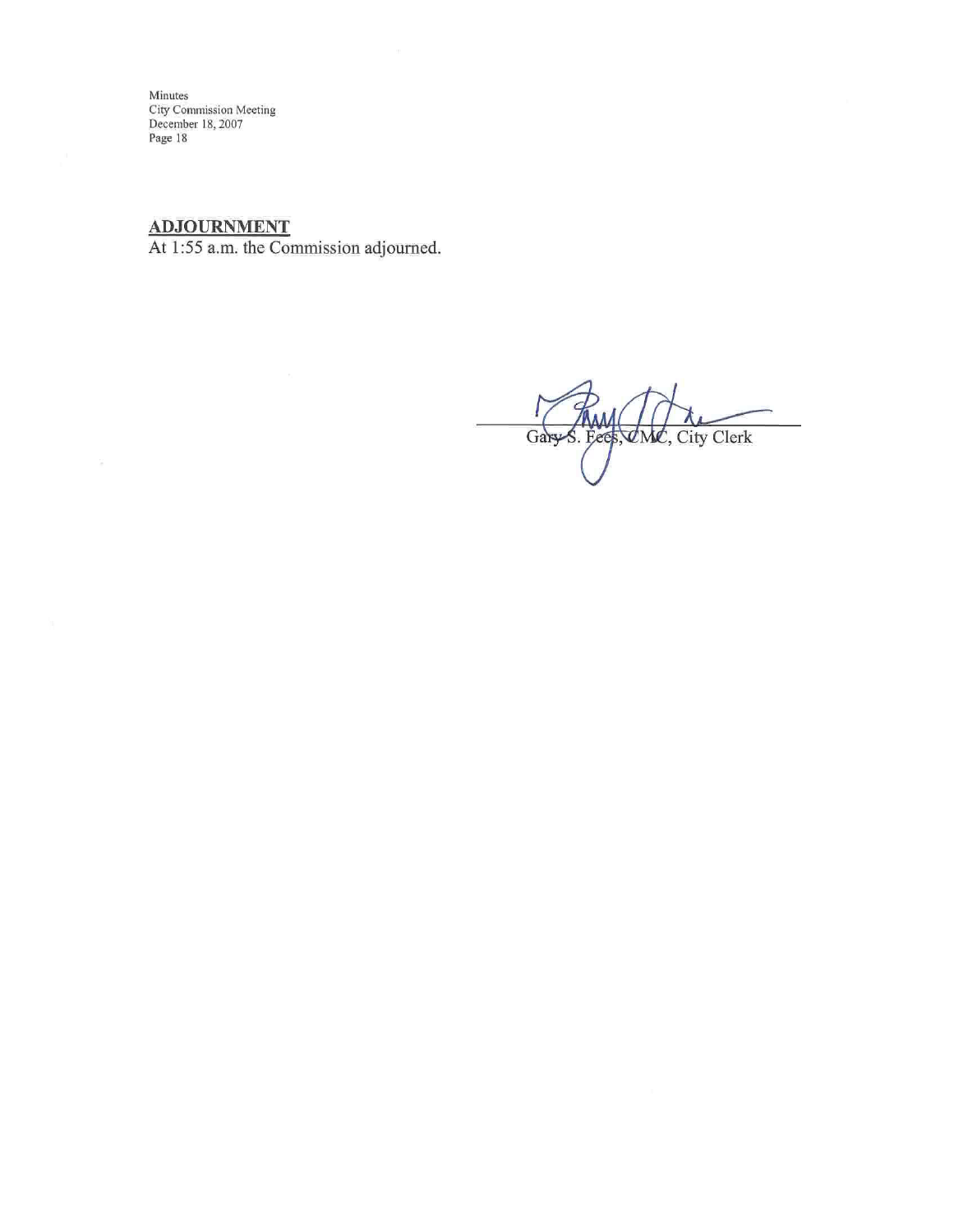*Attachment No. 1*

#### **STAFF REPORT**

#### **ON AN APPLICATION TO AMEND THE APPROVED PRELIMINARY DEVELOPMENT PLAN OF MANHATTAN MARKETPLACE UNIT TWO COMMERCIAL PLANNED UNIT DEVELOPMENT (PUD)**

## **BACKGROUND**

**APPLICANT OWNER:** Dial-Manhattan Shops, LLC.

**ADDRESS:** 11506 Nicholas St. #200, Omaha, NE 68154-4421.

**OWNER:** Dial-Manhattan LLC.

**LOCATION:** Generally north of Osage Street, west of Tuttle Creek Boulevard, south of Moro Street and east of N.  $4<sup>th</sup>$  Street.

*(Note: Properties located at 312 Fremont Street and 318 Fremont Street are bounded by the PUD. 312 Fremont Street is zoned C-5 District. The current occupant is a plumbing business. The use at 318 Fremont Street is an apartment building, which is currently zoned R-3 District.)*

**AREA:** Amendment site: Approximately 13.59 acres. Total area for the approved Manhattan Marketplace Unit Two PUD: 21.8 acres.

**DATE OF PUBLIC NOTICE PUBLICATION:** Monday, November 13, 2007

**DATE OF PUBLIC HEARING: PLANNING BOARD:** Monday, December 3, 2007 **CITY COMMISSION:** Tuesday, December 18, 2007

## **EXISTING PUD:**

Manhattan Marketplace, Unit Two, a Commercial Planned Unit Development and Ordinance No. 6544, dated June 6, 2006 (*attached*).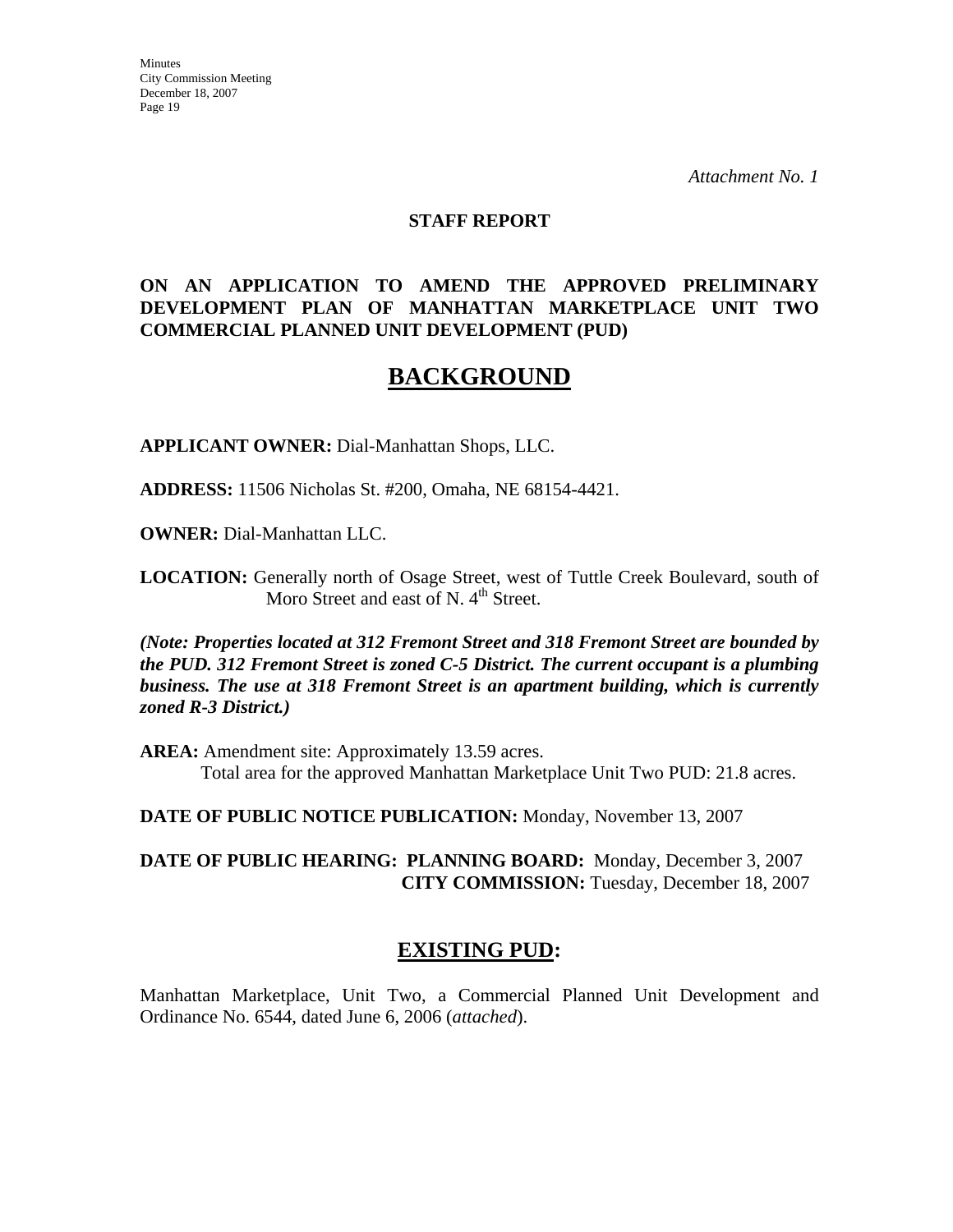**Minutes** City Commission Meeting December 18, 2007 Page 20

A short description of the approved PUD is listed below with a "\*\*" denoting those parts of the approved PUD affected by the proposed Amendment. Proposed modifications are described beginning on page 3.

#### **Permitted Uses.**

The permitted uses include all the permitted and conditional uses of the C-4, Central Business District.

#### **Proposed Buildings, Structures, and Phasing.**

The site is within the North Project Area of the Downtown Redevelopment Plan and identified as the Tuttle Creek District in the Design Guidelines for Downtown Redevelopment. The proposed development consists of commercial, residential, and mixed-use commercial/residential buildings. A public plaza is proposed on Lot 15. There is an existing stone residential structure on Lot 11, which will remain. All other proposed development is new construction. For the purposes of review, floor area is considered equal to lot coverage.

\*\* A total of 207, one and two bedroom dwelling units are proposed in several buildings throughout the PUD.

\*\* Lot 6: One and two-story commercial Buildings K, J, I and O. Lot coverage is approximately  $62,700$  square feet. Building K is also proposed to have ten  $(10)$  second floor residential dwelling units. Building Height: 24-39 feet.

\*\* Lot 7: One-story commercial Buildings G and H. Lot coverage is approximately 22,233 square feet. Building Height: 22-30 feet.

\*\* Lot 8: One-story commercial Building F. Lot coverage is approximately 68,500 square feet. Building Height: 35 feet. (*Note: Lot coverage was noted at approximately 73,000 square feet in area on the approved PUD due to the addition of an outdoor service area*).

\*\* Lot 9: One-story commercial Buildings L, M and N. Lot coverage is approximately 17,295 square feet. Building Height: 22-28 feet.

\*\* Lot 10: Two-story residential Buildings T and U with fourteen (14) *(mislabeled 16 on plan sheet)* total dwelling units. Building Height: 25-26 feet.

\*\* Lot 11: Existing residential structure (Strasser House). Lot coverage is approximately 1,582 square feet and may be used by the applicant as a real estate office or some other permitted use. Height: estimated 25 feet.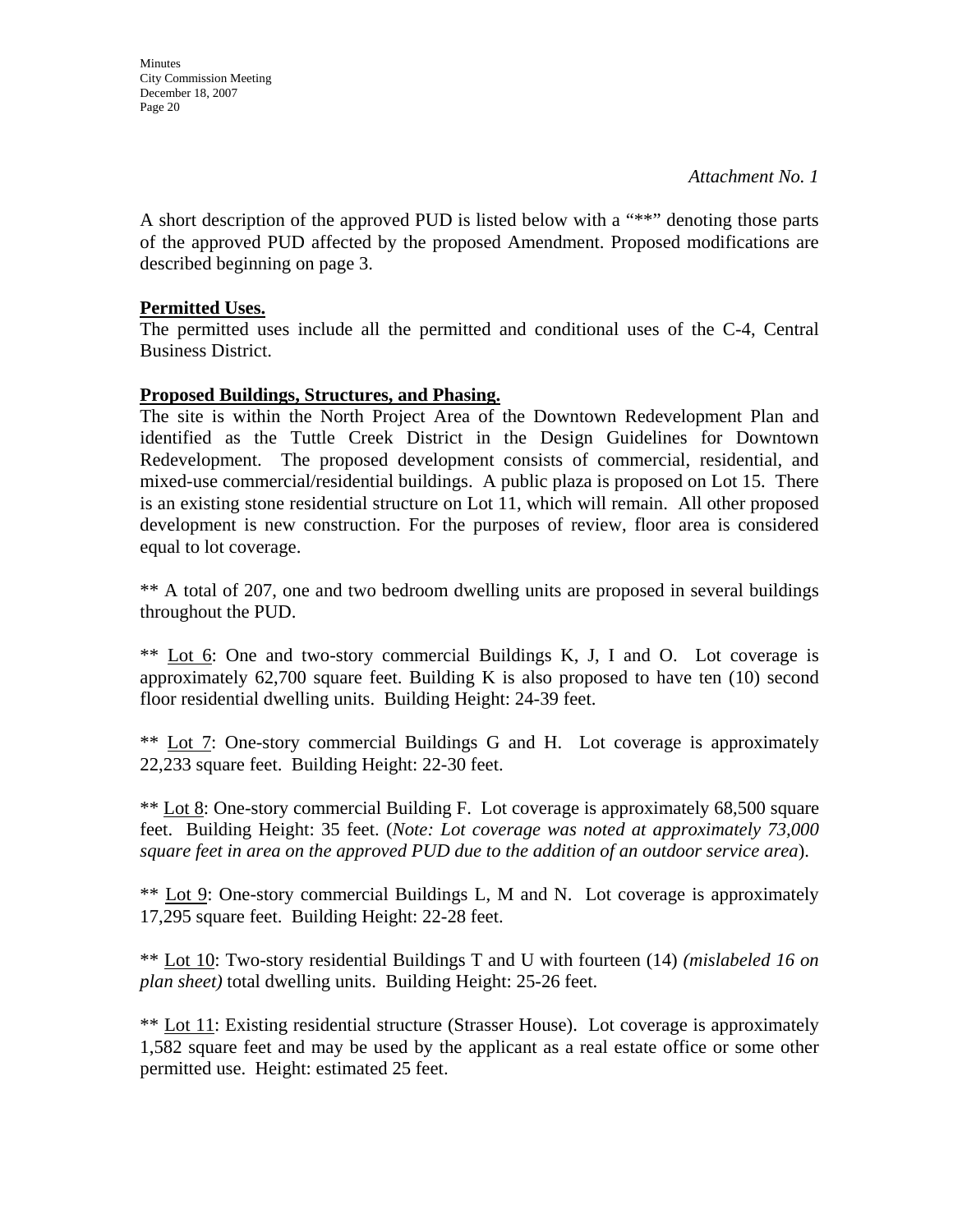\*\* Lot 12: Two-story residential Building S with twelve 12 dwelling units. Building Height: 27 feet.

Lot 13: Two-story residential Building R with twenty (20) residential dwelling units. Building Height: 26-25 feet

Lot14: Three-story commercial/residential Building Q approximately 11,000 gross square feet of commercial floor area square on the first floor, and twenty-two (22) residential apartments, 11 units per floor, on floors 2 and 3. Building Height: 46 feet.

Lot 15: Four-story mixed use commercial/residential Building P with a parking garage, consisting of approximately 14,800 gross square feet of commercial space with restaurant on the first floor; 129 residential apartments, 43 units per floor, on floors 2-4; and a parking garage with approximately 270 parking spaces. Building Height: 57-66 feet

Lot 16: One-story commercial Building E. Lot coverage is approximately 7,429 square feet. Building Height: 24-28 feet.

## **DESCRIPTION OF PROPOSED AMENDMENT:**

Whenever there are substantial modifications to an approved Preliminary Development Plan the Manhattan Zoning Regulations require an Amendment of the PUD (*attachment*). Proposed modifications to the PUD include, but are not limited to: changes to the approved site plans, architectural and floor plans, exterior building materials, landscape and screening plans, and signage plans; provision for outdoor seasonal sales; and the removal of one (1) building. (*Note: As a part of the Amendment, buildings and lots have been re-labeled*.) A Final Development Plan and Final Plat will need to be submitted at a later date, prior to construction of buildings.

## **Construction Phasing**

Commercial construction on Lots 1-4, Travel Easements and streets are scheduled to commence in 2008 with opening dates in the Fall of 2008. No improvements to the Strasser House on Lot 5 are noted. Residential construction on Lots 6 and 7 are scheduled to commence in 2008.

### **Design Guidelines for Downtown Redevelopment**

The Design Guidelines for Downtown Redevelopment sets out policy, intent, and conditions; site guidelines; building guidelines; supplemental guidelines for large format retail design and small scale residential guidelines; and, checklists for site and building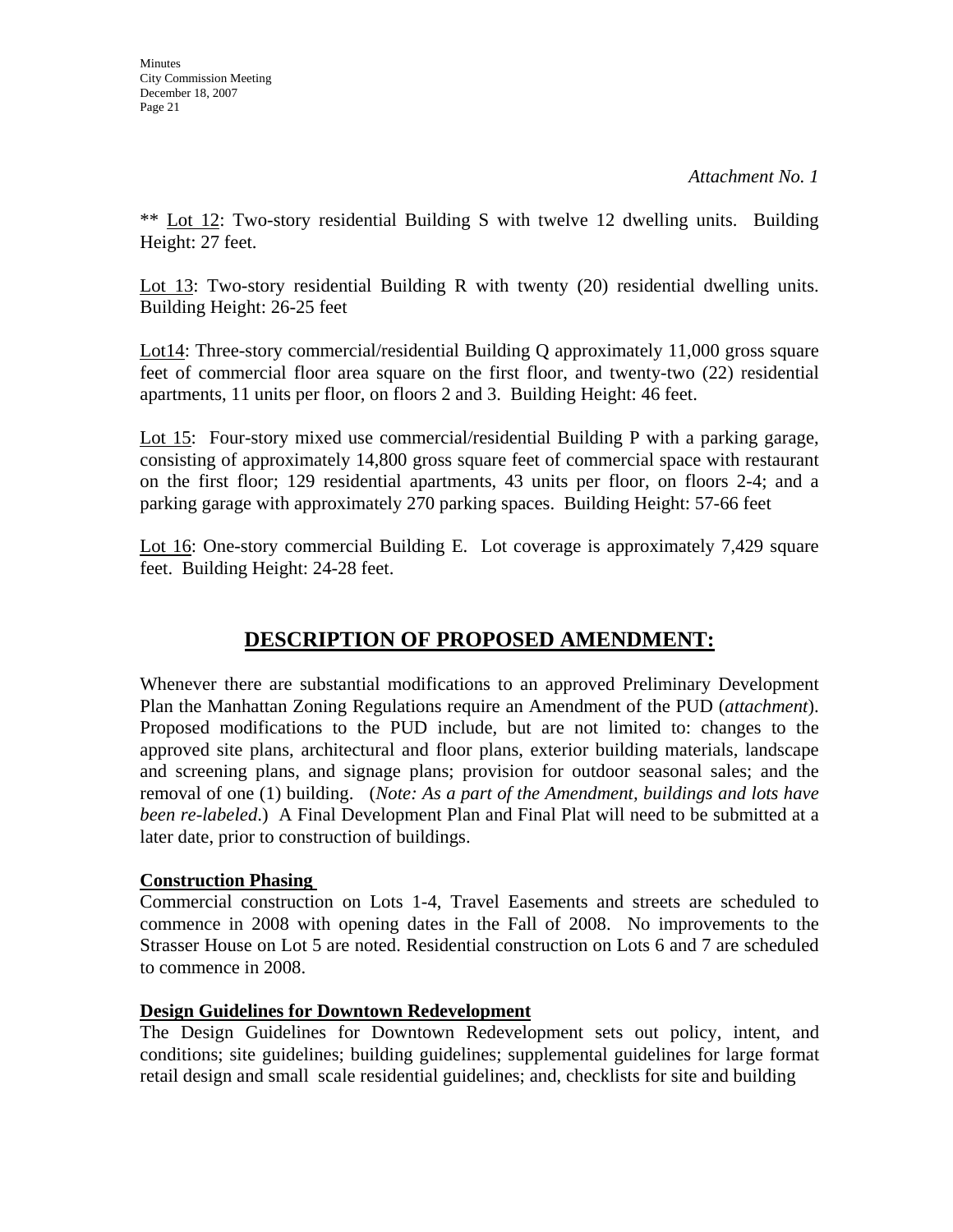*Attachment No. 1*

guidelines. While the Guidelines are not regulations, they were incorporated as a part of the Development Agreement between the City and Dial. The Guidelines are for developers, architects, owners and decision makers for reviewing and evaluating proposals and design quality. Exceptions to the Guidelines may be considered if the overall intent of the Guidelines has been met. In addition, large format buildings, those with footprints greater than 10,000 square feet in area, such as iconic, corporate or standard building design, will be allowed, only if the purposes, intent and conditions of the Guidelines are met. General purpose and intent statements consists of:

- Promote a civic and functional relationship between the public streetscape and adjacent private development.
- Increase the economic and cultural vitality of Downtown Manhattan.
- Create an environment conducive to pedestrian circulation.

## **Amendment Description, Modifications and Design Guidelines include:**

Note: In addition to the changes described below, the Amendment will eliminate 12 residential dwelling units from the approved 207 total residential dwelling units. The amendment proposes a total of 195 residential dwelling units .

**Proposed Lot 1.:** Description: One story proposed commercial Buildings K (**Office Max**), J, and M with building heights from 26-32 feet. Lot coverage is approximately 33,704 square feet. *(Note: The approved PUD consists of Buildings K and J, which have been re-configured to consist of K, J, and M.)* 

Modification: The approved floor plan for Building K shows 10 residential apartment units on the second floor of the building. It is City Administration's understanding that the proposed tenant does not desire to have a residential use above the business. The amended floor plan eliminates the 10 residential dwelling units.

Design Guidelines: Design Guidelines are met with two exceptions: (1) The sidewalk along the south side of Building K is 5 feet in width at certain points due to pilaster and tree conflicts; and, (2) Building K appears to have an entrance on the Osage Street corner frontage (south elevation), but does not. The business entrance is off  $3<sup>rd</sup>$  Place. Because the building is sited on an important intersection, it may be appropriate to have an entrance on the Osage Street corner of the building. Note: The sidewalk along the south side of Building K is associated with the City's Osage Corridor street project. The City will coordinate with the developer to modify the design to provide wider walkable space along this sidewalk. One option could include moving the tree wells so they don't line up directly with the adjacent building pilasters.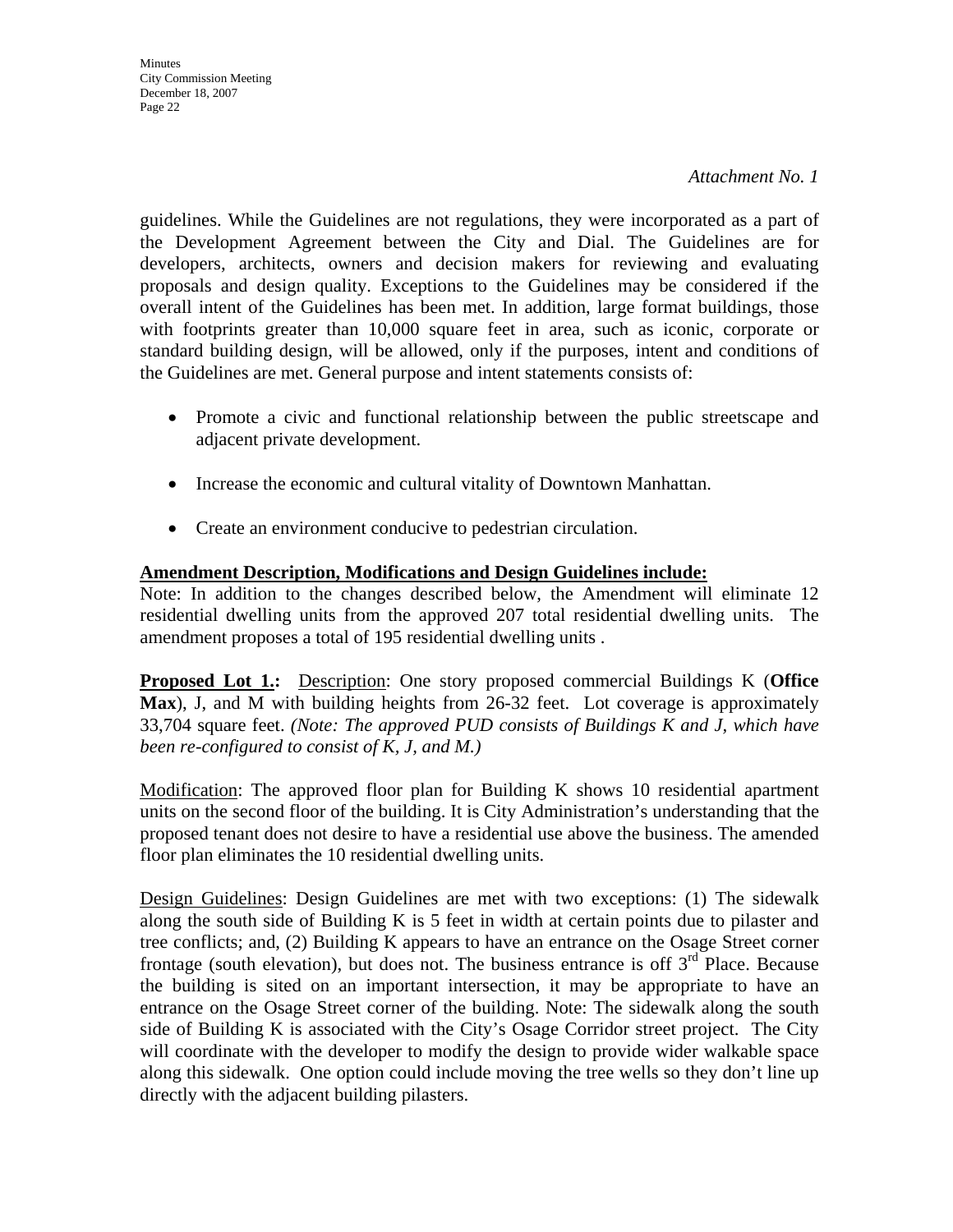**Minutes** City Commission Meeting December 18, 2007 Page 23

**Proposed Lot 2:** Description: one-story commercial Buildings I (**Bed, Bath and Beyond**) and O with building heights range from 25-34 feet. Lot coverage is approximately 30,134 square feet.

Modification: Allow a 400 square foot wall sign on the  $3<sup>rd</sup>$  Place façade on Building I for Bed, Bath and Beyond. The approved sign is 200 square feet in area. The Design Guidelines indicate that signs must conform to the Manhattan Zoning Regulations. The applicable zoning district to determine conformance is the C-4, Central Business District. Gross surface area for wall signs are based on "the total gross surface area of all signs shall not exceed fifteen (15) times the square root of the street frontage on which the business has frontage, but in no case more than twenty (20) percent of the first floor of the facade of the building."

For comparison, Best Buy's wall sign was allowed at 350 square feet in area, or 144 square feet in area greater than the C-4 District requirement. If a comparable linear frontage to sign area ratio is applied to the Bed, Bath and Beyond sign, as applied to the Best Buy sign (350 square feet of sign/187.7 linear feet of building frontage=1.9), then the same ratio applied to Building I would be equivalent to a 220 square foot sign. C-4 District sign regulations applied to Building I would permit a sign 158 square feet in area. An increase to 220 square feet is reasonable and appropriate in scale to the building.

Design Guidelines: Design Guidelines are met, except for the wall sign.

**Proposed Lot 3:** Description: One-story commercial Building F (**Petco**) with building height up to 33 feet. Lot coverage is approximately 16,824 square feet.

Modifications: No substantial modifications.

Design Guidelines: Design Guidelines are met, except the north façade of the building does not have articulating features. However, the north façade is intended to be an interior wall when the intervening space is filled by an expansion of Hy-Vee. Given the future intent to fill the space, it is unreasonable to require the façade to provide articulating features.

**Proposed Lot 4:** Description: two-story commercial Building H (**Hy-Vee**). Building height is 25 feet. Façade height at the main entrance height is 36 feet.

The store is a 24 hour operation. The bulk of all deliveries take place on Monday and Friday with the potential for 40% to 60% of deliveries on Monday and Friday. Weekly deliveries consist of between 40 and 55 full size semi truck deliveries, which can be expected based on the size of the store and 45 to 65 route delivery trucks. The bulk of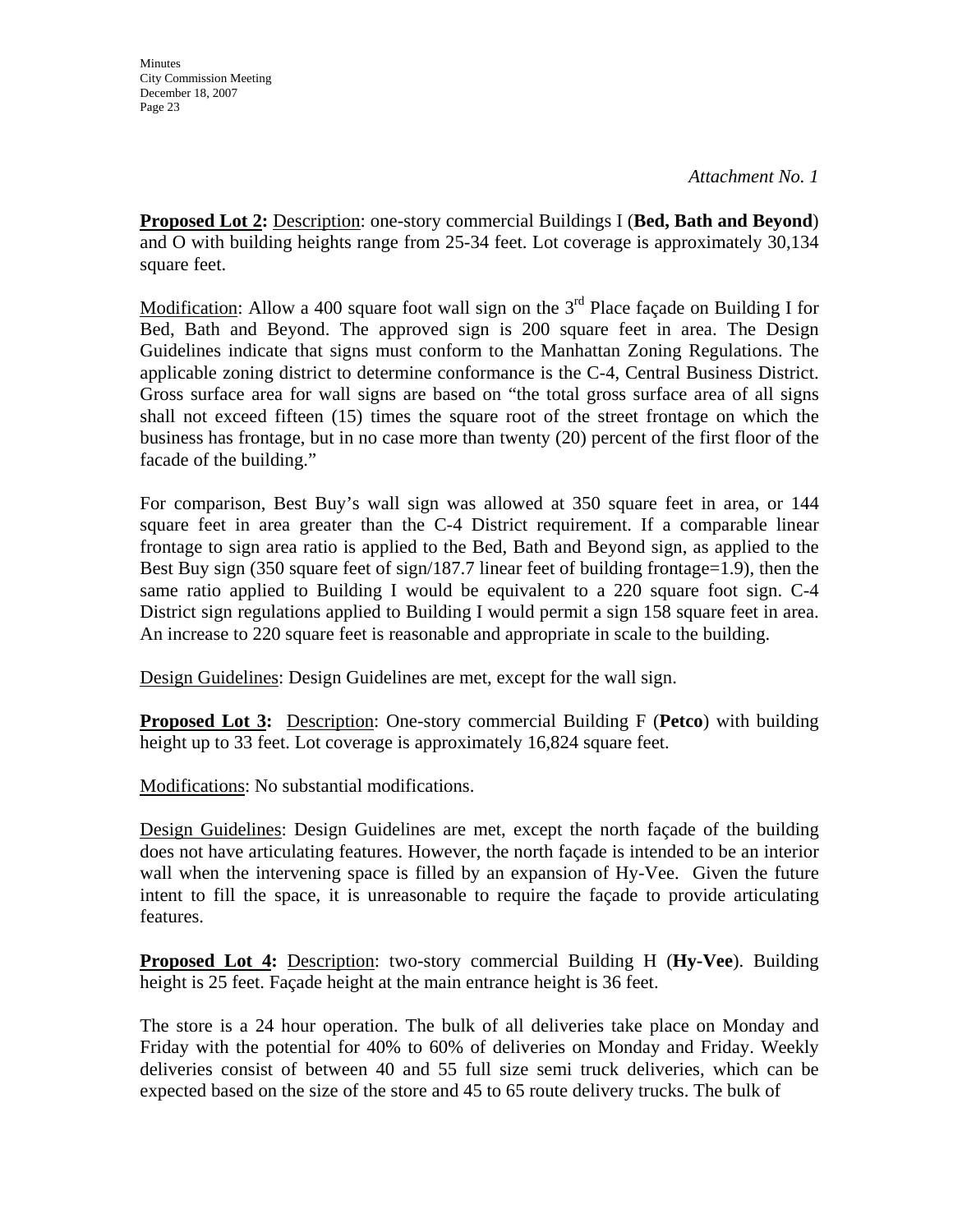*Attachment No. 1*

deliveries are between 6 AM and 5 PM with limited deliveries outside those hours. The primary use of the store is grocery sales. In addition, Hy-Vee departments may consist of a bank, pharmacy with drive-up window, coffee shop, dry cleaning, Starbucks, Postal substation, health quick care, and eating area with 170 seats. The site plan shows an outdoor seating area in front of the dining area at the northeast corner of the building.

An approximate 19,760 square foot area in the off-street parking lot, generally along the Tuttle Creek Boulevard frontage, will be for seasonal storage and sales of lawn, garden and landscaping items and outdoor furniture, which may be enclosed with temporary fencing or an equivalent barrier *(see photos)*. Seasonal sales and storage is generally from March  $1<sup>st</sup>$  to September  $15<sup>th</sup>$ , or the planting and growing season. In addition, the outdoor area may be used for car shows, youth carnivals or similar activities. Outdoor storage is also proposed on apportion of the front sidewalk of the grocery store for seasonal sales such as pumpkins or Christmas Trees.

Hy-Vee notes that the 15,737 square foot future expansion area (proposed Building G) may also be used for lawn and garden products.

Modification: Lot coverage is approximately 78,113 square feet and includes an additional 15,737 square feet of expansion space to the south of the store scheduled to be occupied by Hy-Vee. The future expansion would fill the intervening space between the Petco building and Hy-Vee. The expansion space is proposed to be fenced with a 5.5 foot tall wrought iron fence with gate. Proposed Building H is approximately 40 feet greater in depth from east to west than the previously approved building (Building F) for this location. The change in lot coverage between approved Building F and proposed Building H is an approximate 12% increase.

If Hy-Vee expands to include Building G, total lot coverage is 93,850 square feet. Lot coverage for approved Buildings H and F is approximately 75,531 square feet in area. This is equivalent to a lot coverage increase of approximately 20%, with the majority due to the increase in the size of previously approved Building H from approximately 7,031 square feet, to 15,737 square feet in area.

Modification: A proposed drive-thru pharmacy and grocery pick-up is generally located at the southeast corner of the proposed building. Entry and exit driving lanes are consistent with the south flow of traffic along  $3<sup>rd</sup>$  Place. Drive-in establishments are a permitted use in the PUD.

Modification: Building M is deleted from Lot 9 and replaced as off-street parking lot, also shown as the outdoor seasonal storage for Hy-Vee.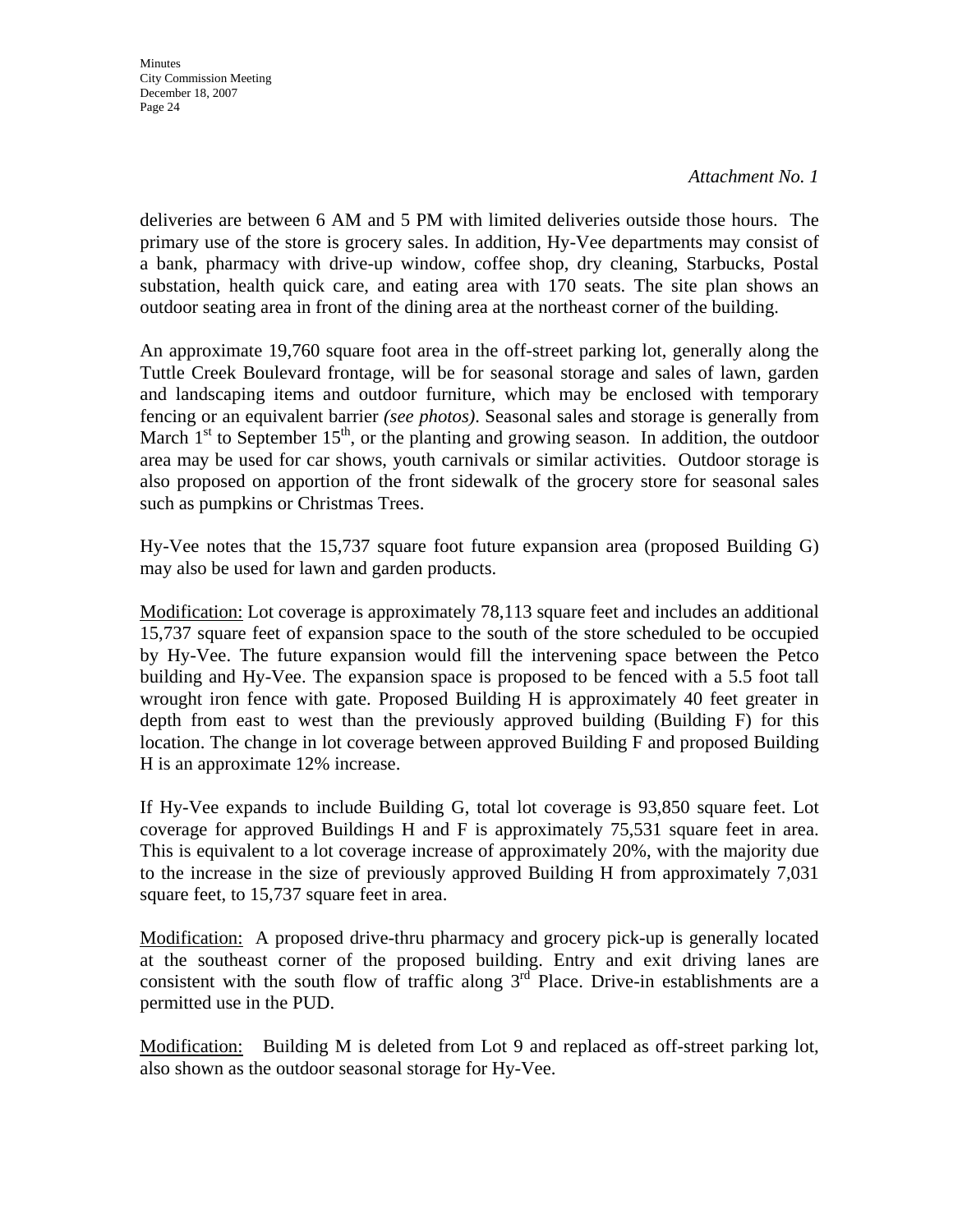#### *Attachment No. 1*

Modification: An approximate 19,760 square foot area is proposed in the off-street parking lot generally along the Tuttle Creek Boulevard frontage for seasonal sales and storage of lawn, garden and landscaping items and outdoor furniture. Seasonal outdoor sales and storage is proposed to be generally from March  $1<sup>st</sup>$  to September  $15<sup>th</sup>$ , or the planting and growing season. In addition, the outdoor area may be used for car shows, youth carnivals or similar activities. Outdoor sales/storage is also proposed on the front sidewalk of the grocery store for seasonal sales such as pumpkins or Christmas Trees. Hy-Vee notes that the 15,737 square foot expansion area may also be used for lawn and garden products.

Design Guidelines Building materials consist of pre-cast concrete is proposed on the north (Moro Street frontage), south, and east (rear) elevations of the building and a small segment on the west elevation  $3<sup>rd</sup>$  Place). Pre-cast is a material prohibited by the Design Guidelines. EIFS is not permitted to exceed 20% of a street façade. EFIS is proposed on the north and east facades of approximately 29% of each façade.

Design Guidelines: Building H proposes wall signs of varying size for independent businesses located in the grocery store, except for the "Food" sign, which duplicates the "Hy-Vee" sign. The main Hy-Vee wall sign is proposed at 7 feet in height and 31.5 feet in length, or 221 square feet in area, which conforms to the C-4 District. Other wall signs conform, except that signage should be limited to one sign per business.

Design Guidelines: Drive-thru pharmacy, pedestrian sidewalk, curbing and landscaping along the 3<sup>rd</sup> Place (east elevation) of the Hy-Vee store do not meet Design Guidelines or the approved PUD. The south curb cut exceeds the minimum 30 foot driveway width, which is 35 feet on the south entry, but 25 feet at the north exit. The drive-thru lanes are a break in the continuity of the pedestrian sidewalk and street wall. This interrupts the pedestrian streetscape provided with the approved PUD and required by the Design Guidelines. However, the sidewalk proposed along the building frontage keeps pedestrians off driveway curb cuts and maintains a 10 foot wide pedestrian walkway.

Design Guidelines: The sidewalk in front of Hy-Vee is landscaped at approximately 8.4% to 10% versus a minimum 15% and should be increased to the minimum. The Design Guidelines would require nine (9) trees to be provided, based on the 310 foot length of the façade, while 8 are shown. However to maintain symmetry and to protect the vision triangle at the northeast corner of Hy-Vee, 8 trees, with 4 on either side of the entrance is a reasonable balance. (Note: the north side of Hy-Vee along Moro Street, as well as the north side of Moro Street, will be a City design project.)

Design Guidelines: Some architectural elements of the building do not meet the Design Guidelines with respect to building facades, proportion and scale and building materials (*see attached letter from Bowman Bowman Novick dated September 24, 2007, No's 6, 7 and 8*).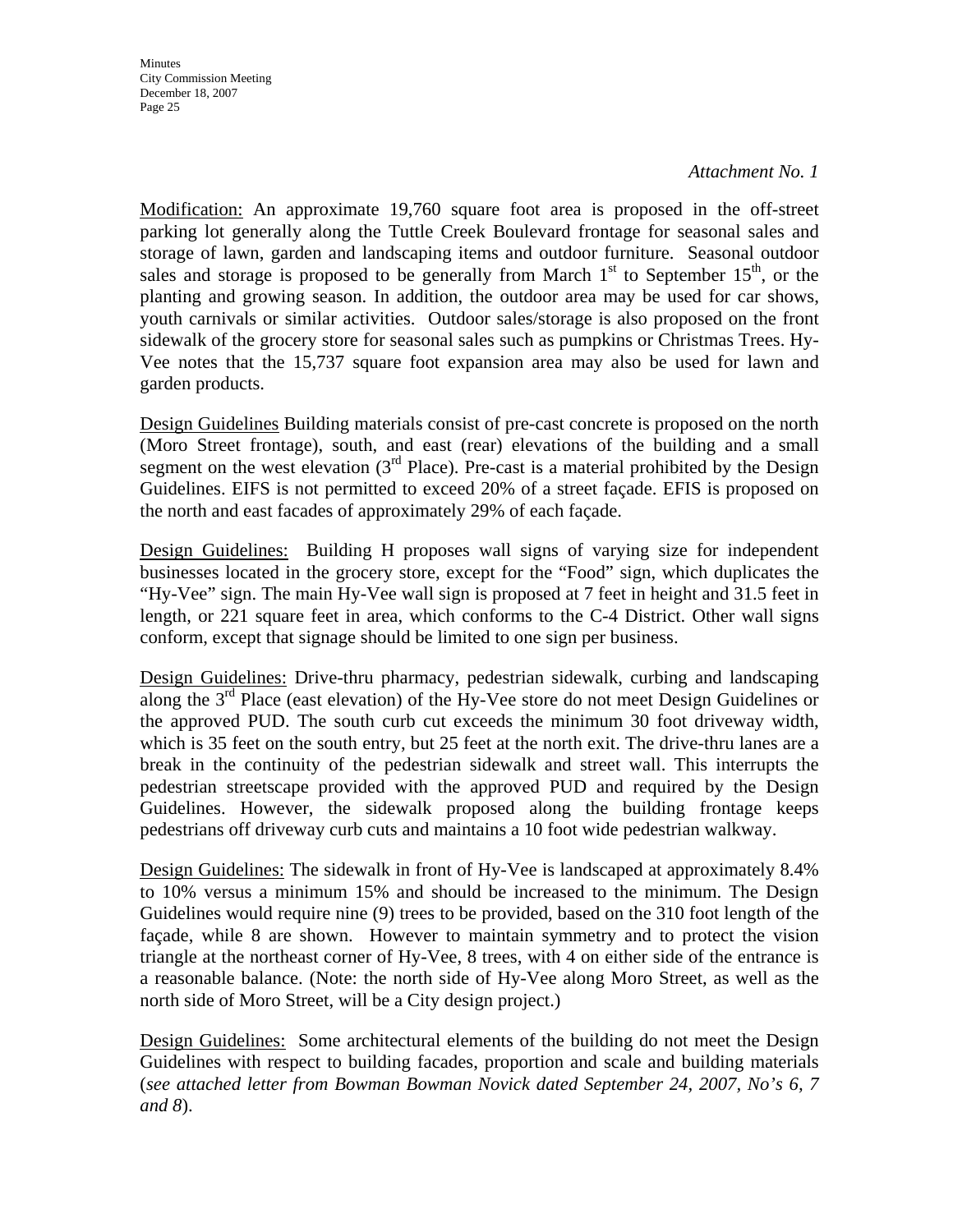*Attachment No. 1*

**Proposed Lot 5:** Description: Two (2) approved residential buildings, which were architecturally the same as Building S. The approved two (2) buildings consisted of 14 dwelling units and 22 bedrooms. Lot area is approximately 22, 238 square feet and lot depth is approximately 85 feet east to west. Fourteen (14) off-street parking spaces between the two buildings are deleted as a part of the amendment.

Modification: The modified lot is approximately 8,973 square feet in area and 38 feet in depth east to west, which is reduced in part by the southern portion of the approved lot being added to proposed Lot 6 for the Strasser House and in part by the increased east to west depth of the Hy-Vee building. Three (3) proposed residential buildings will replace the previous two (2) buildings. Proposed Building type T is a flat roofed, approximate 19 foot tall building, measured from street grade, one and half story above grade and half story below grade, brick residential structure with two, one-bedroom, dwelling units above and two, one-bedroom, units below grade. A total of 12 dwelling units and 12 bedrooms are proposed. Above grade units have decks along N.  $4<sup>th</sup>$  Street and below grade units have patio areas, which will be screened by masonry walls from the Hy-Vee service areas. There are no wall openings along the east side of the building. At least 16 on street parking spaces to the immediate west of proposed Lot 5 are available along N.  $4<sup>th</sup>$ Street to serve the occupants. The proposed Buildings T conform to the Design Guidelines.

**Proposed Lot 6:** The Strasser House is located on Lot 6, which is increased in lot area from approximately 4,795 square feet to approximately 6,055 square feet in area. The east setback of the building to the proposed screening wall is reduced from approximately 10 feet to 4 feet. A "green screen" trellis will be on the Strasser House side of the 8 foot tall masonry screening wall. The applicant's consultant and the City's Code Services Department researched the need for protection of wall openings in the east wall of the Strasser House and code requirements are met.

**Proposed Lot 7:** Two-story residential Building S with 12 dwelling units and 20 bedrooms. No changes to the approved architecture or floor plans are proposed. Building height is 27 feet and is the same residential building approved with the PUD. Off-street parking is reduced from 24 parking spaces to 19 spaces.

#### **PROPOSED SIGNS**

**Type Dimensions Lighting**

Wall signs Vary per business Internal Illumination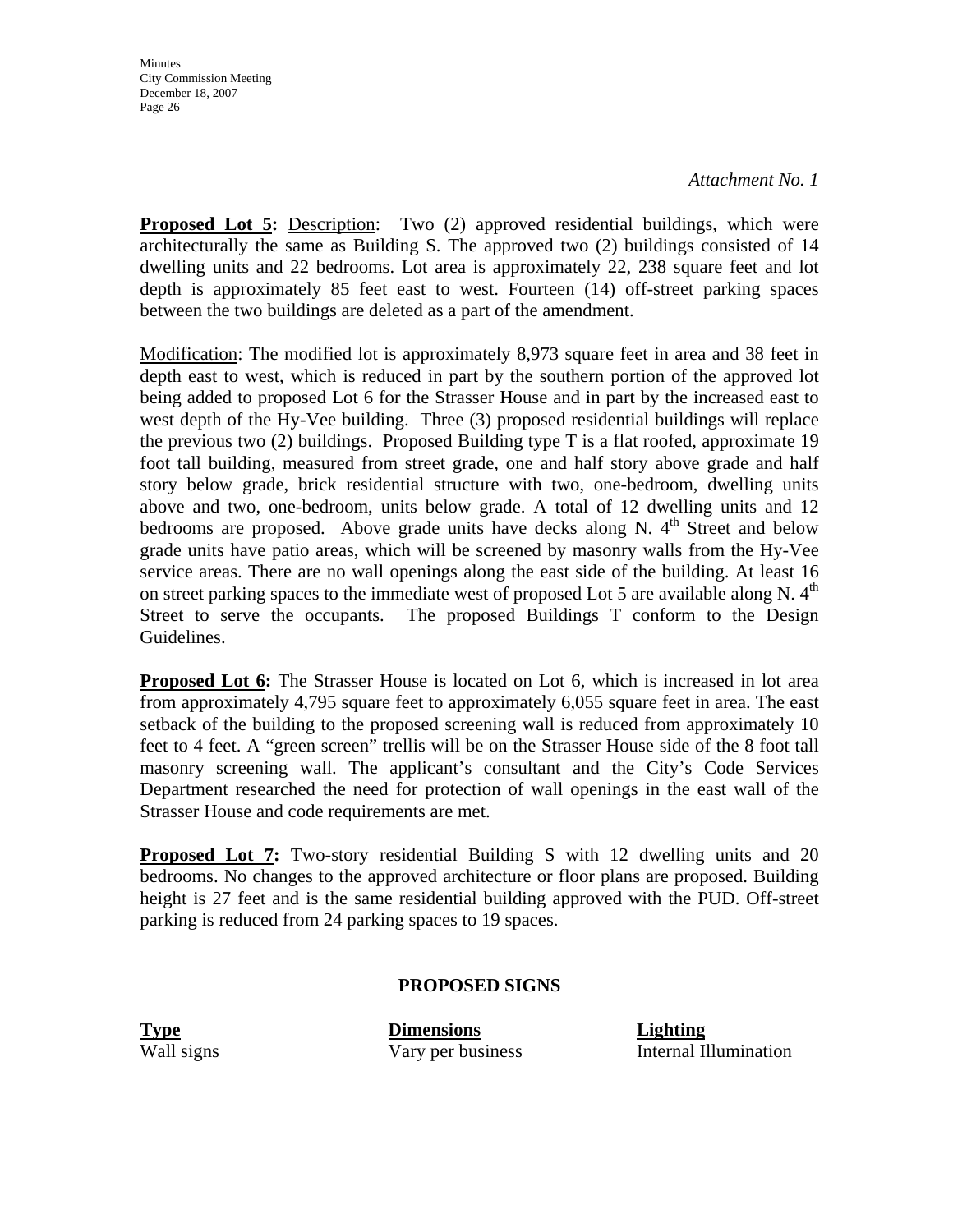**Minutes** City Commission Meeting December 18, 2007 Page 27

Wall signs are internally lit and well scaled to the building facades, except as noted above under the description of the substantial modifications. The seasonal outdoor garden sales area might have temporary signage on the tents/awnings *(see photos)*.

Signs generally follow the C-4, Central Business District sign requirements; however, the wall sign on Building I (Bed Bath and Beyond) exceeds the approved 200 square feet in area and is proposed at 400 square feet in area; and the additional wall sign on Building H (Food sign) duplicates the intent of another sign (Hy-Vee).

**PROPOSED LIGHTING:** Light poles will be 27 feet in height in the parking lots and 14 feet in height along pedestrian store front walkways, both of which are consistent with the approved PUD. Light fixtures will be provided on individual buildings according to architectural plans and not cast direct light on streets or adjacent property. Specific building light fixture signs will need to be provided with the Final Development Plan. The written application documents indicate that lighting fixtures along the rear of the commercial buildings will be a full cut-off shielded design.

# **MATTERS TO BE CONSIDERED WHEN AMENDING A PLANNED UNIT DEVELOPMENT**

**1. WHETHER THE PROPOSED AMENDMENT IS CONSISTENT WITH THE INTENT AND PURPOSE OF THE APPROVED PUD, AND WILL PROMOTE THE EFFICIENT DEVELOPMENT AND PRESERVATION OF THE ENTIRE PUD:** The applicant indicates the revised application represents, "The many changes, updates and revisions to this submittal have been made to carry out the spirit, intent and purpose of the conceptual Master Plan, Design Guidelines and Preliminary PUD which has been created for this district. Specifically, the design and scale of all of the residential units provided on  $4<sup>th</sup>$  Street, combined with the preservation of the Strasser House along a tree-lined street, not only buffers but enhances the neighborhood." In addition, architectural and pedestrian elements provide for an extension of the downtown area.

The general intent of the PUD is to provide for a pedestrian oriented mixed use retail and residential environment as an extension of Downtown. The pedestrian environment is a key element of the Design Guidelines. Proposed architectural and site modifications that do not meet the Design Guidelines could be revised to ensure that the intent of the approved PUD is met, if the recommended conditions of approval are required. Any conditions of approval will be made a part of an amending ordinance and would have to be reflected on Final Development Plan submittals.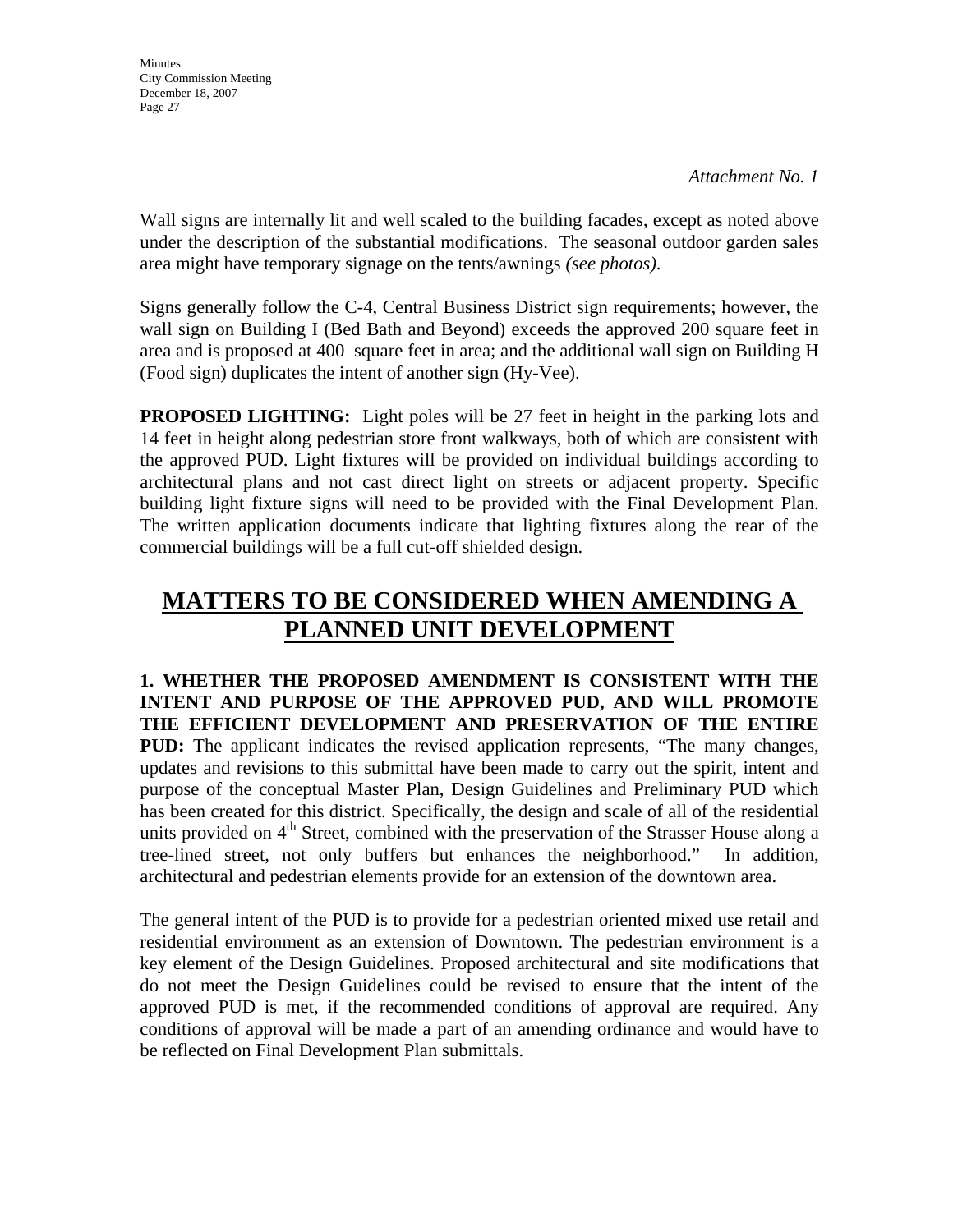*Attachment No. 1*

**2. WHETHER THE PROPOSED AMENDMENT IS MADE NECESSARY BECAUSE OF CHANGED OR CHANGING CONDITIONS IN OR AROUND THE PUD, AND THE NATURE OF SUCH CONDITIONS:** The applicant states that, "The proposed amendment is made necessary because of the city and Dial's desire to further the revitalization of the downtown area. The challenge has been to transform this property from a variety of dilapidated businesses and aging housing into an active and vital mixture of new residential and retail services yet preserving a good transition and buffer to the surrounding neighborhood. Specifically, the preservation of the Strasser house on its existing site and the addition of twelve apartment housing units along 4<sup>th</sup> Street south of Moro, provide for a better buffer transition than what was previously proposed." In addition, "The changes to the PUD were caused by the marketplace. Many retailers were contacted to see if the demographics that Manhattan provides would be suitable for their type of store. Upon further review, the tenants that are choosing to come to Manhattan are tenants that can and will be successful and sustainable for many years to come"

It is recognized that modifications may be needed to address market conditions to insure a viable development. Modifications should conform to the Design Guidelines to meet the overall intent of the approved PUD.

**3. WHETHER THE PROPOSED AMENDMENT WILL RESULT IN A RELATIVE GAIN TO THE PUBLIC HEALTH, SAFETY, CONVENIENCE OR GENERAL WELFARE, AND IS NOT GRANTED SOLELY TO CONFER A SPECIAL BENEFIT UPON ANY PERSON:** Approval of the proposed Amendment would result in a relative gain to the general public welfare by allowing the implementation of the PUD and the overall downtown redevelopment project to proceed and because of the substantial public investment in public improvements that have already been made in association with the PUD. It appears that the primary measurable change is increased truck traffic associated with the Hy-Vee grocery store. A supplemental traffic engineering analysis by the applicant's professional engineer, and review and acceptance by the City Engineer, indicate the public street system has the capacity and has been designed to handle increased truck traffic. Proposed modifications to the approved PUD are minimal. Streets and easements are otherwise designed to accommodate the downtown redevelopment project.

The proposed amendment will not be granted as a special benefit to any one person. While the proposed modifications to include the Hy-Vee may not be what the community originally anticipated, the changes are in response to market conditions in order to make the project viable and a benefit to the general public.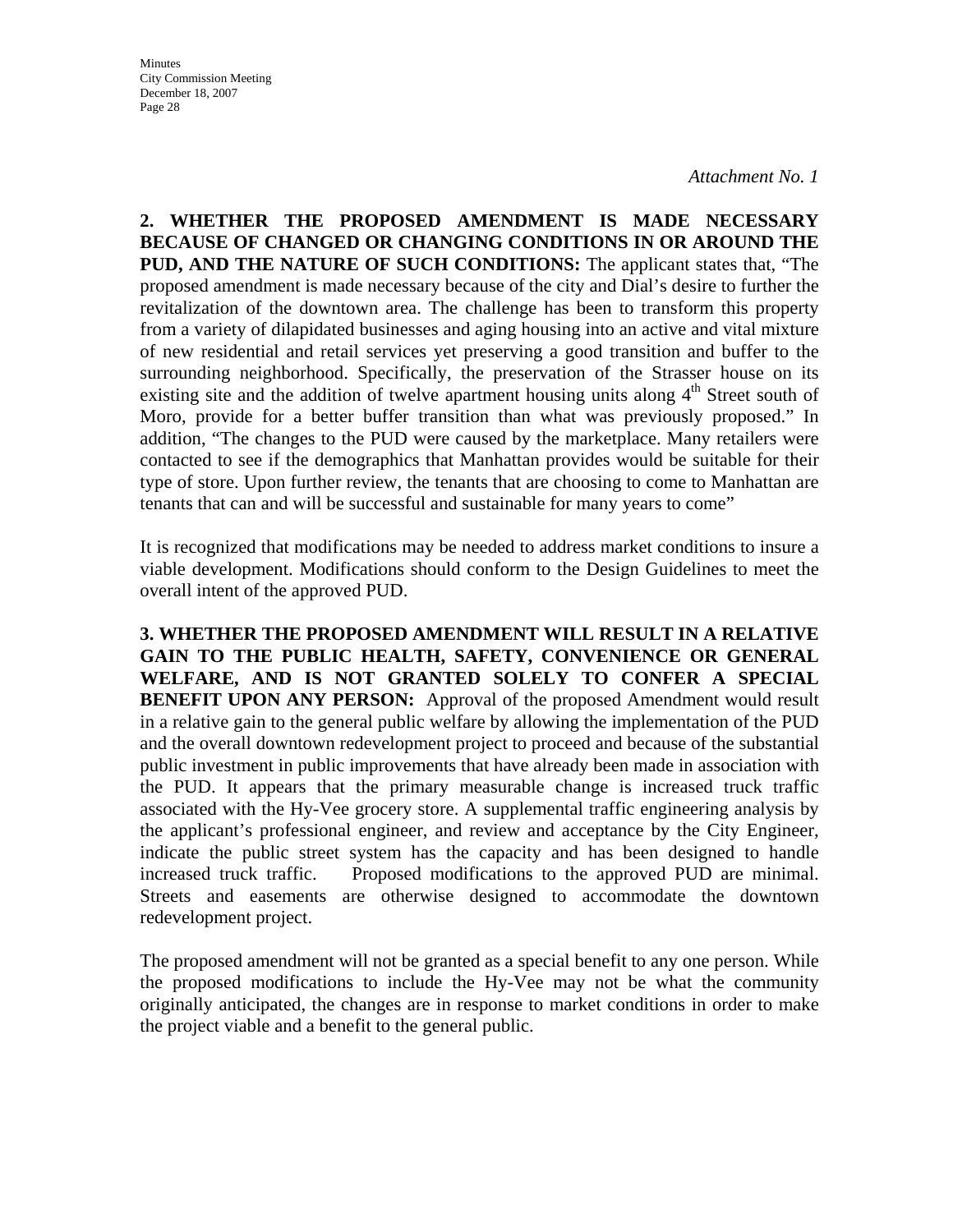# **ADDITIONAL MATTERS TO BE CONSIDERED WHEN AMENDING A PLANNED UNIT DEVELOPMENT**

**1. LANDSCAPING:** The proposed landscape plan provides for a number and variety of shade and ornamental trees, evergreen trees, shrubs, foundation plantings, parking lot landscaping, screening, and ground cover throughout the site. The landscaping plans conform to the approved PUD and requirements of the Design Guidelines, except as noted above. Landscaping and underground irrigation will be maintained by the owner.

**2. SCREENING:** Dumpsters are proposed to be screened by masonry enclosures with doors. Loading dock and trash compacter locations adjacent to the rear of Buildings F and H will be screened from residential dwellings to the west and from public streets, in combination with landscape screening and 8 foot tall masonry walls along property lines, or walls that are integrated with the building design (Buildings F, H and T).

**3. DRAINAGE:** The site is proposed to drain to the east to inlets and then to the drainage channel along the east side of Tuttle Creek Boulevard. A comprehensive drainage plan was submitted and approved with the approved PUD and there are no changes to the drainage proposal.

## **4. CIRCULATION:**

## Public Access

The proposed internal circulation plan provides for safe, convenient and efficient movement of goods, motorists, bicyclists, and pedestrians. Conflicts between motorists and pedestrians are minimized.

The site will be accessed from the surrounding street system and a right-in and right-out off Tuttle Creek Boulevard. Internal travel easements and public streets will provide access to all lots. Sidewalks are proposed throughout the site, as well as along Tuttle Creek Boulevard. Sidewalk crossings of most streets will be brick paved to emphasize pedestrian crossings.

The applicant's original traffic analyses were comprehensive for the entire North Project Area and indicated nominal impact on the surrounding transportation network as a result of the proposed development. The analysis was previously accepted by the City Engineer with the rezoning to PUD.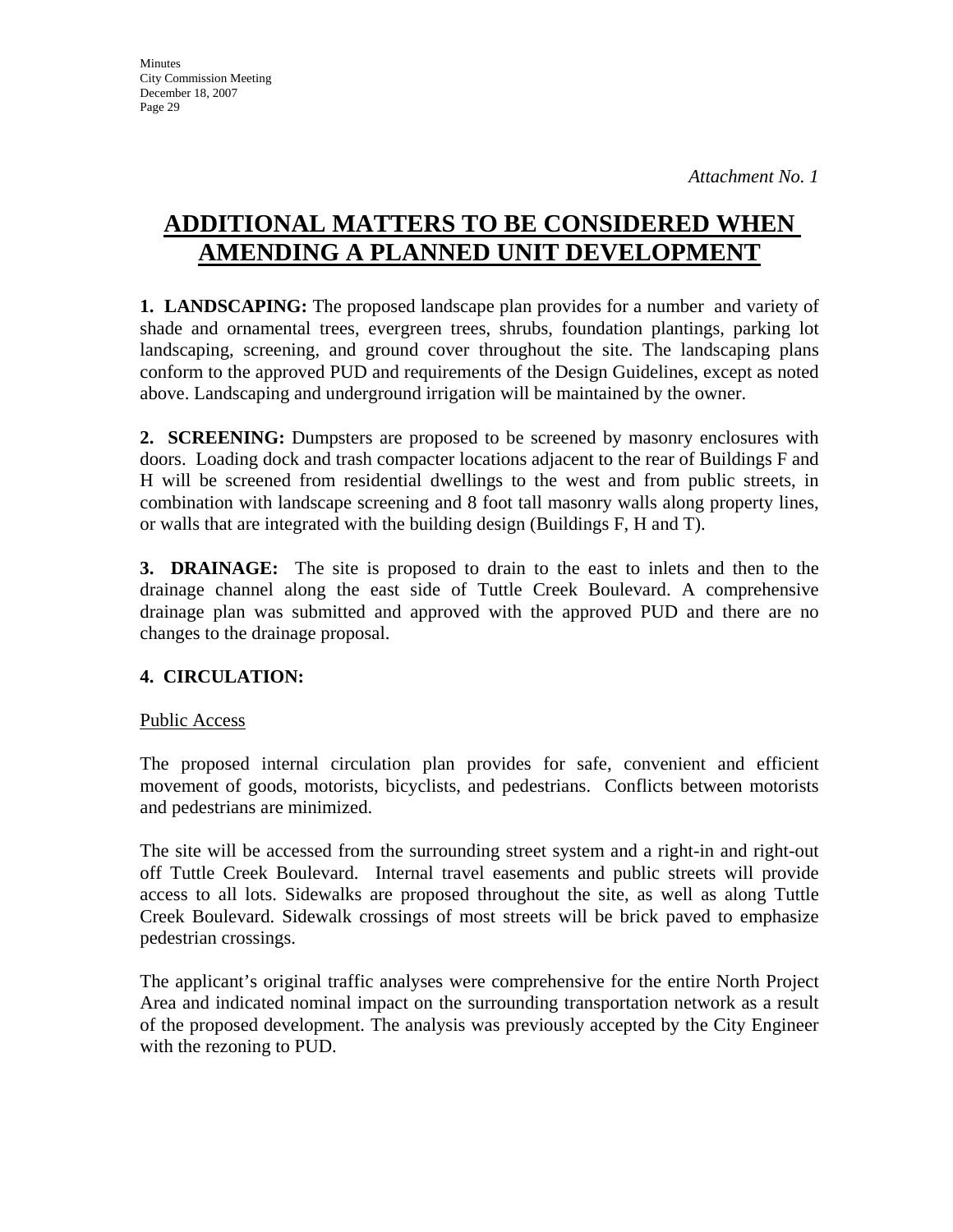*Attachment No. 1*

The applicant's professional engineer has submitted a supplemental traffic engineering analysis Technical Memorandum (*attached*), which describes the impact of increased truck traffic related to the proposed Hy-Vee grocery store on N.  $4<sup>th</sup>$  Street. The Memorandum's conclusion is that  $4<sup>th</sup>$  Street is designed as a collector street consistent with the Manhattan Urban Area Comprehensive Plan and Downtown Tomorrow Plan and the additional truck traffic will have minimal impact on the street.

The City Engineer (*attachment*) has reviewed the Technical Memorandum and accepts it with no exceptions.

**Off-Street Parking** 

The Manhattan Zoning Regulations do not require off-street parking in the C-4 District for any use. The number of approved parking spaces in the area of the Amendment, within the approved PUD, is 638 commercial and 38 residential, a total of 676.

Within the area of the Amendment, a total of 680 off-street parking spaces are proposed, of which 19 are associated with Lot 7, residential Building S. In addition, 81 can be expected to be used for the seasonal outdoor sales storage area by Hy-Vee. Cart corrals are proposed in the parking lot and have been set aside and do not reduce the proposed total 680 parking spaces. On- street parking along the east side of N.  $4<sup>th</sup>$  Street can be used to meet the needs for residential buildings, as well as the Strasser House.

The proposed number of parking spaces should be adequate. Without specific detailed floor plans, parking must be calculated based on gross floor area. Off-street parking demand is based on net floor area. Storage, bathrooms, mechanical rooms and similar areas that do not create parking demand are deducted from the total floor area. It is assumed that actual demand would be less than demand based on gross floor area. It should also be assumed that demand for every commercial and residential use will have to be met at the same time.

**5. OPEN SPACE/LANDSCAPED AND COMMON AREA:** Approximately 16% of the site is open space/landscaped area, which will be maintained by the applicant.

**6. CHARACTER OF THE NEIGHBORHOOD:** The site is within a commercial service/retail corridor, and bounded on the east by Tuttle Creek Boulevard, on the west by North 4th Street, on the south by the Central Business District, and the north by Bluemont Avenue and a mixture of retail and service retail uses. The area to the west of the site is characterized as a mix of low and medium density residential uses.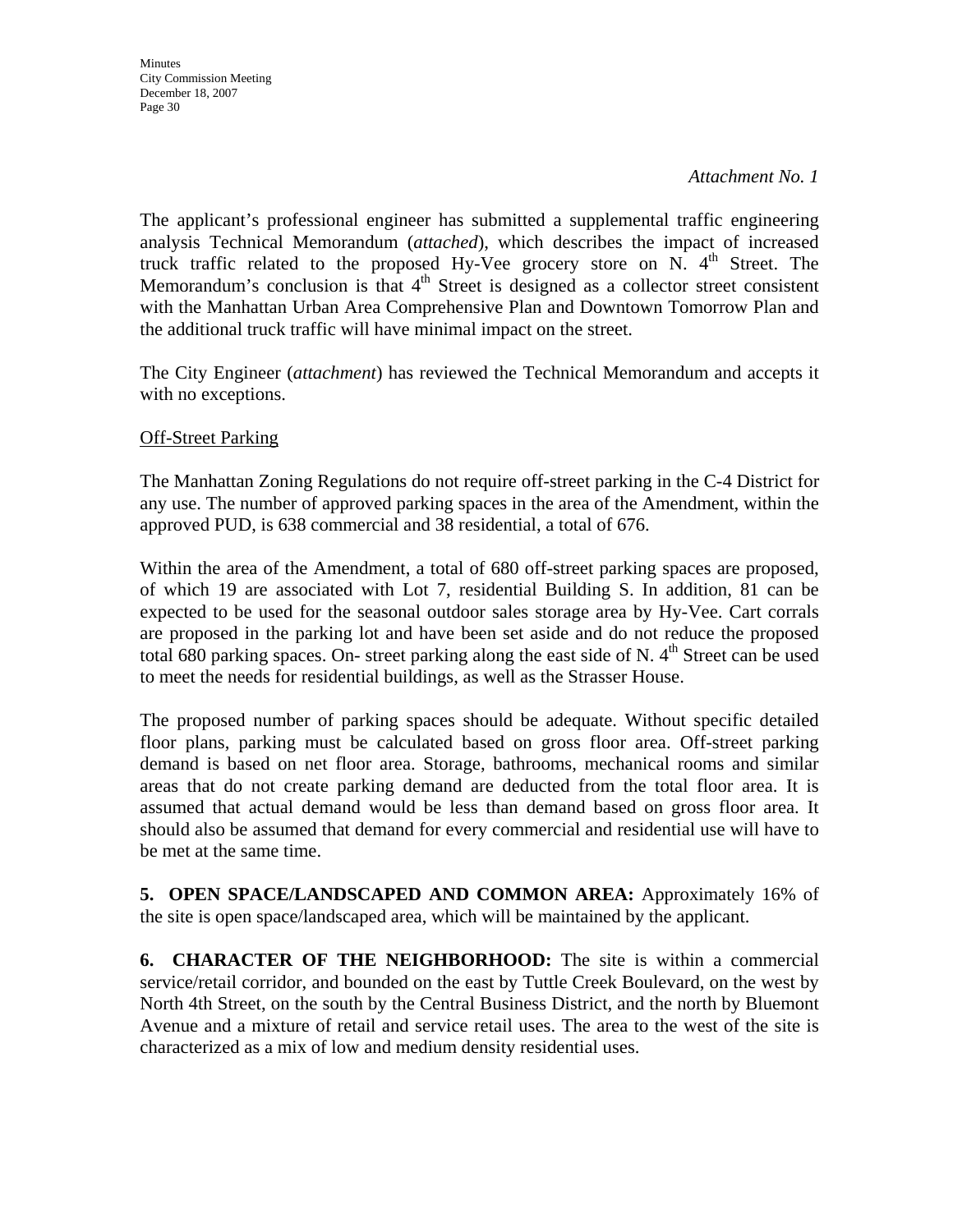## **MATTERS TO BE CONSIDERED WHEN REZONING**

**1. EXISTING USE:** Manhattan Marketplace Unit Two, a Commercial Planned Unit Development, subject to Ordinance No. 6544 (attached) approved on June 6, 2006. The site is generally vacant and being prepared for redevelopment.

**2. PHYSICAL AND ENVIRONMENTAL CHARACTERISTICS:** Generally flat. Existing structures have been demolished and the site has been graded and is vacant except for the Strasser House and two existing properties on Fremont Street, which are not within the PUD. Existing drainage is to the east to the ditch along the west side of Tuttle Creek Boulevard. The site is located in a 500 Year Flood Plain and is not subject to flood plain development regulations or requirements.

### **3. SURROUNDING LAND USE AND ZONING:**

**(a.) NORTH:** Bluemont Avenue, commercial retail and service uses; C-5 District and Wal-greens PUD

**(b.) SOUTH:** Leavenworth Street, Manhattan Town Center; C-4 District.

**(c.) EAST:** Tuttle Creek Boulevard, commercial/retail uses: C-5 District and PUD.

**(d.) WEST:** N. 4<sup>th</sup> Street, single-family, two-family, multiple-family residential uses, community facilities (Senior Center); R-M, Four Family Residential District and R-2 District with TNO, Traditional Neighborhood Overlay District and C-4 District.

**4. GENERAL NEIGHBORHOOD CHARACTER:** See Number 6 above.

**5. SUITABILITY OF SITE FOR USES UNDER CURRENT ZONING:** The existing site is suitable for the Permitted Uses approved with the PUD.

**6. COMPATIBILITY OF PROPOSED DISTRICT WITH NEARBY PROPERTIES AND EXTENT TO WHICH IT MAY HAVE DETRIMENTAL AFFECTS:** The proposed modifications should have minimal impact on adjacent properties. Properties to the north are commercial. To the south is the approved PUD, with residential uses to the west of N. 4<sup>th</sup> Street. Proposed modifications should not adversely affect those areas as the changes associated with the Amendment are generally consistent with the approved PUD. To the east is Tuttle Creek Boulevard and the Amendment proposes no change that would adversely impact that street.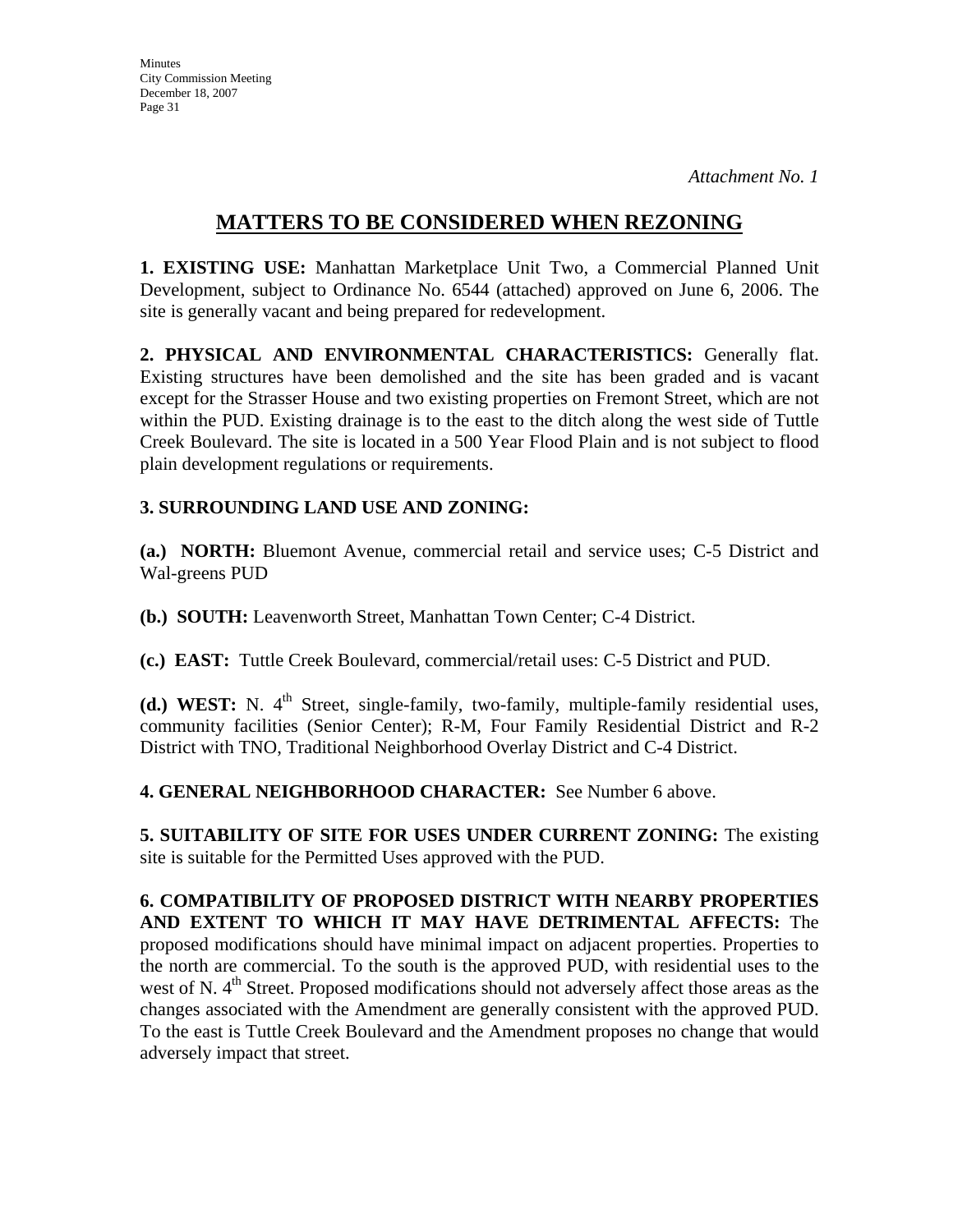*Attachment No. 1*

To the west is a residential neighborhood. The Hy-Vee service area is screened from existing residential uses west of N.  $4<sup>th</sup>$  Street by the proposed three (3) residential buildings, which will replace two (2) residential buildings in the approved PUD. In addition, screening walls and landscape screening buffer the service areas and rear of Hy-Vee and Petco from the proposed residential Buildings S and T and the Strasser House.

The 19 foot height of Building T, its 13 foot screen walls and trees will buffer the rear of the Hy-Vee store proposed to be constructed with pre-cast concrete. Approximately 7 feet of the rear wall will be visible.

N. 4<sup>th</sup> Street is being improved to a three lane collector, two thru-lanes and a center turn lane, which will adequately handle traffic associated with the PUD (see *City Engineer's memo dated November 26, 2007*). Minimal impact on the new street system is expected as a result of increased truck traffic associated with Hy-Vee deliveries.

**7. CONFORMANCE WITH COMPREHENSIVE PLAN:** The Manhattan Urban Area Comprehensive Plan shows the site as Central Core District (CCD), which is a special purpose designation for the Downtown Core. The amendment site is also designated as a primary redevelopment area for expansion of the Central Business District, in Downtown Tomorrow – A Redevelopment Plan for Downtown Manhattan, Kansas, adopted in May 2000. The proposed amendment conforms to the Comprehensive Plan.

**8. ZONING HISTORY AND LENGTH OF TIME VACANT AS ZONED:** The amendment site is vacant as demolition and clearing have occurred since rezoning to PUD. The Strasser House has been on the site since 1874.

| May 1, 2006  | Manhattan Urban Area Planning Board, on a vote of 5-0,<br>recommends approval of the rezoning of Manhattan Marketplace<br>Addition, Unit Two from R-2, Two-Family Residential District; R-<br>3, Multiple-Family Residential District; C-2, Neighborhood<br>Shopping District; C-4, Central Business District; C-5, Highway<br>Service Commercial District; I-3, Light Industrial District; and,<br>PUD, Commercial Planned Unit Development District, to PUD,<br>Commercial Planned Unit Development District. |
|--------------|-----------------------------------------------------------------------------------------------------------------------------------------------------------------------------------------------------------------------------------------------------------------------------------------------------------------------------------------------------------------------------------------------------------------------------------------------------------------------------------------------------------------|
| May 15, 2006 | Applicant submits revised Preliminary Development Plan                                                                                                                                                                                                                                                                                                                                                                                                                                                          |

replacing the hotel in Building P with residences.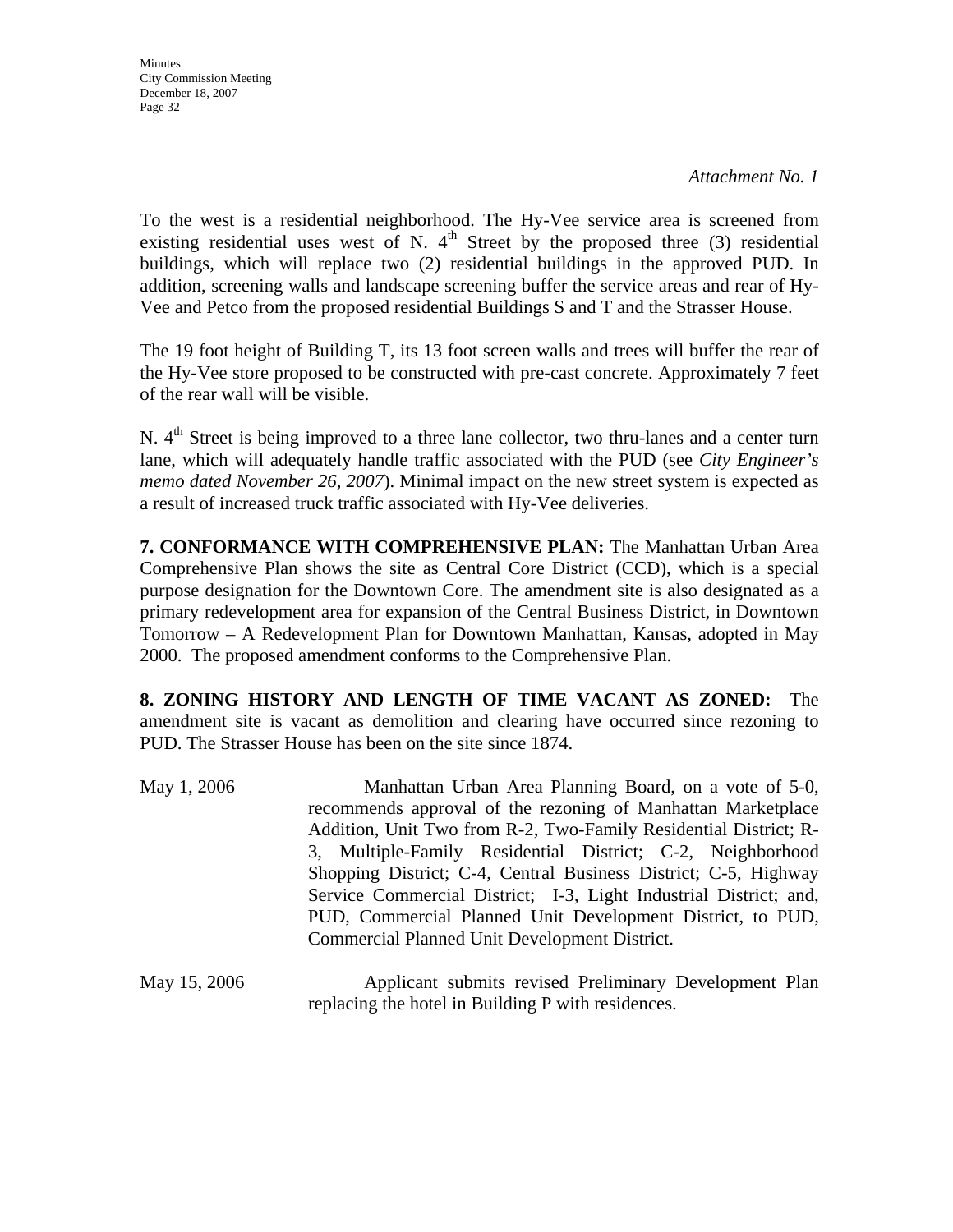*Attachment No. 1*

- May 16, 2006 City Commission considers first reading of an ordinance rezoning of Manhattan Marketplace Addition, Unit Two to PUD, Commercial Planned Unit Development District and on a vote of 5- 0, overrode the Planning Board's recommendation and approved first reading of an ordinance rezoning the site to PUD, Commercial Planed Unit Development, as modified by the revised Preliminary Development Plan that replaced the hotel use in Building P with residential dwellings, based on the findings in the Staff Report as verbally updated in the staff presentation, with the four (4) conditions of approval recommended by the Planning Board.
- June 6, 2006 City Commission overrides the recommendation of the Manhattan Urban Area Planning Board and approves Ordinance No. 6544 rezoning Manhattan Marketplace Addition, Unit Two, to PUD Commercial Planned Unit Development District as modified by the revised Preliminary Development Plan replacing the hotel use in Building P with residential dwellings, based on the findings in the Staff Report as updated by the Cover Memorandum, with the four (4) conditions of approval listed in the Staff Report.
- October 1, 2007 Public hearing to amend the approved PUD tabled by the Manhattan Urban Area Planning Board due to a technical problem with the sound system.
- October 15, 2007 Manhattan Urban Area Planning Board, on a vote of 7-0, recommended denial of an amendment of Manhattan Marketplace Addition, Unit Two Commercial Planned Unit Development District and ordinance No. 6544. The application was withdrawn by the applicant on November 8, 2007.

**9. CONSISTENCY WITH INTENT AND PURPOSE OF THE ZONING ORDINANCE:** The intent and purpose of the Zoning Regulations is to protect the public health, safety, and general welfare; regulate the use of land and buildings within zoning districts to assure compatibility; and to protect property values.

The PUD Regulations are intended to provide a maximum choice of living environments by allowing a variety of housing and building types; a more efficient land use than is generally achieved through conventional development; a development pattern that is in harmony with land use density, transportation facilities and community facilities; and a development plan which addresses specific needs and unique conditions of the site which may require changes in bulk regulations or layout. The proposed PUD amendment is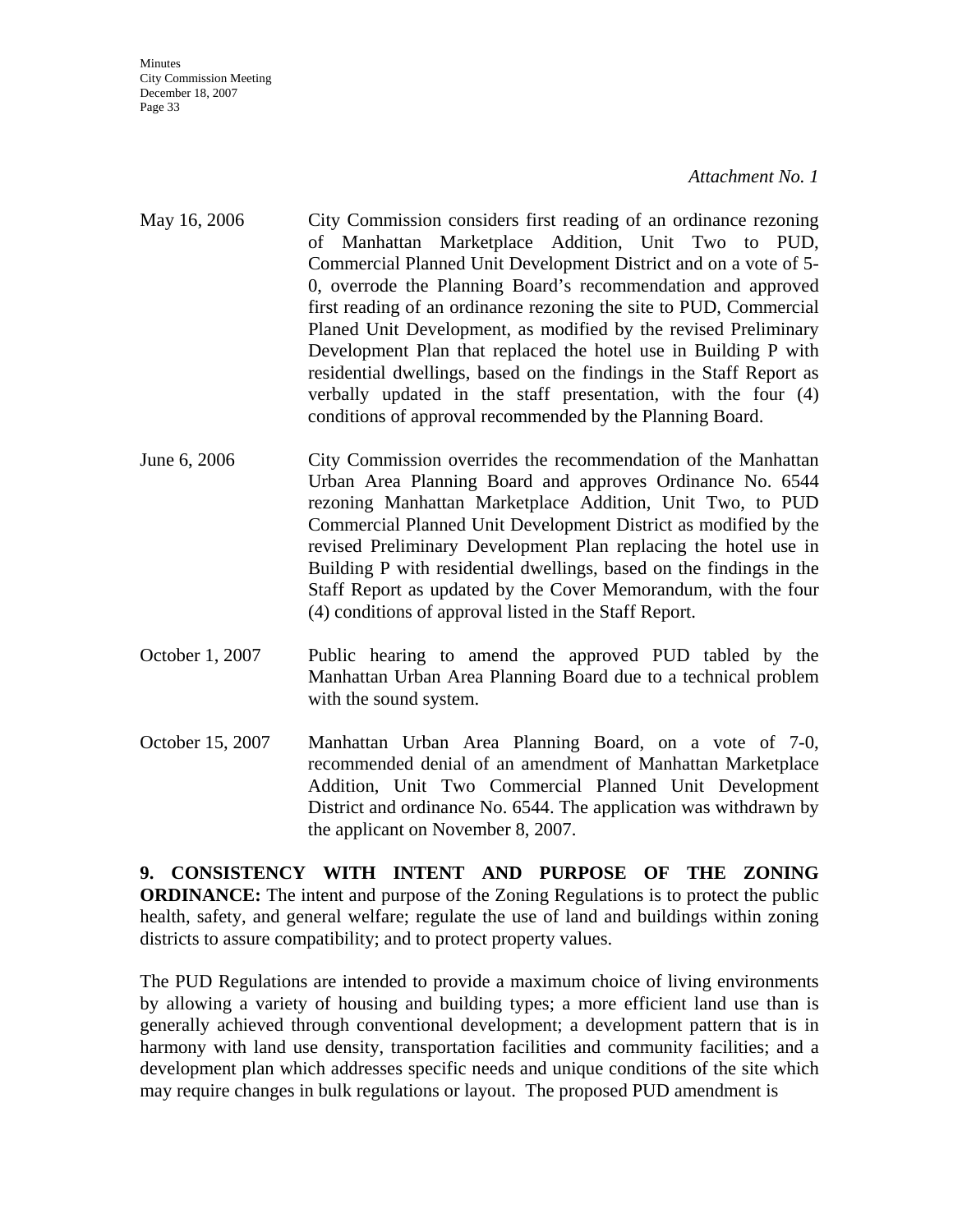**Minutes** City Commission Meeting December 18, 2007 Page 34

consistent with the intent and purposes of the Zoning Regulations, the intent of the PUD Regulations and Design Guidelines, subject to the conditions of approval listed under the staff recommendation.

**10. RELATIVE GAIN TO THE PUBLIC HEALTH, SAFETY AND WELFARE THAT DENIAL OF THE REQUEST WOULD ACCOMPLISH, COMPARED WITH THE HARDSHIP IMPOSED UPON THE APPLICANT:** There appears to be no relative gain to the public that denial would accomplish in comparison to the hardship to the applicant and the City. That portion of the PUD affected by the Amendment is an integral part of the overall downtown redevelopment project. Substantial public investment has, and will continue to be made, in order to implement the PUD as a part of the overall downtown redevelopment effort. Denial of the Amendment would be a hardship on the applicant, as well as the general public, given the levels of public investment already made and the issues associated with the development agreement between the City and Dial *(see memorandum from Ron Fehr, City Manager)*.

**11. ADEQUACY OF PUBLIC FACILITIES AND SERVICES:** Adequate public facilities and services are available to serve the site.

## **12. OTHER APPLICABLE FACTORS:** None.

**13. STAFF COMMENTS:** City Administration recommends approval of the proposed Amendment of Manhattan Marketplace, Unit Two, a Commercial Planned Unit Development, and Ordinance No. 6544, subject to the following conditions:

- 1. Decorative pedestrian scale lights shall be provided on the vertical support columns, consistent with pedestrian lights proposed on the vertical accent pilasters along the front and northern facades of HyVee.
- 2. The Bed Bath & Beyond wall sign shall be reduced to 220 square feet in area to be proportional to its frontage and consistent with the PUD.
- 3. Outdoor seasonal sidewalk sales in front of HyVee shall be conducted in a manner so as to remain ADA compliant and shall not restrict pedestrian movement. The outdoor seasonal storage and sales area in the parking lot and the area of Building G shall be limited to the areas delineated on the site plan and from March  $1<sup>st</sup>$  to September  $15<sup>th</sup>$  of each year.
- 4. The front (east) and Moro Street (north) façades of HyVee shall conform to the Design Guideline's 20 % restriction on the percentage of EIFS material.